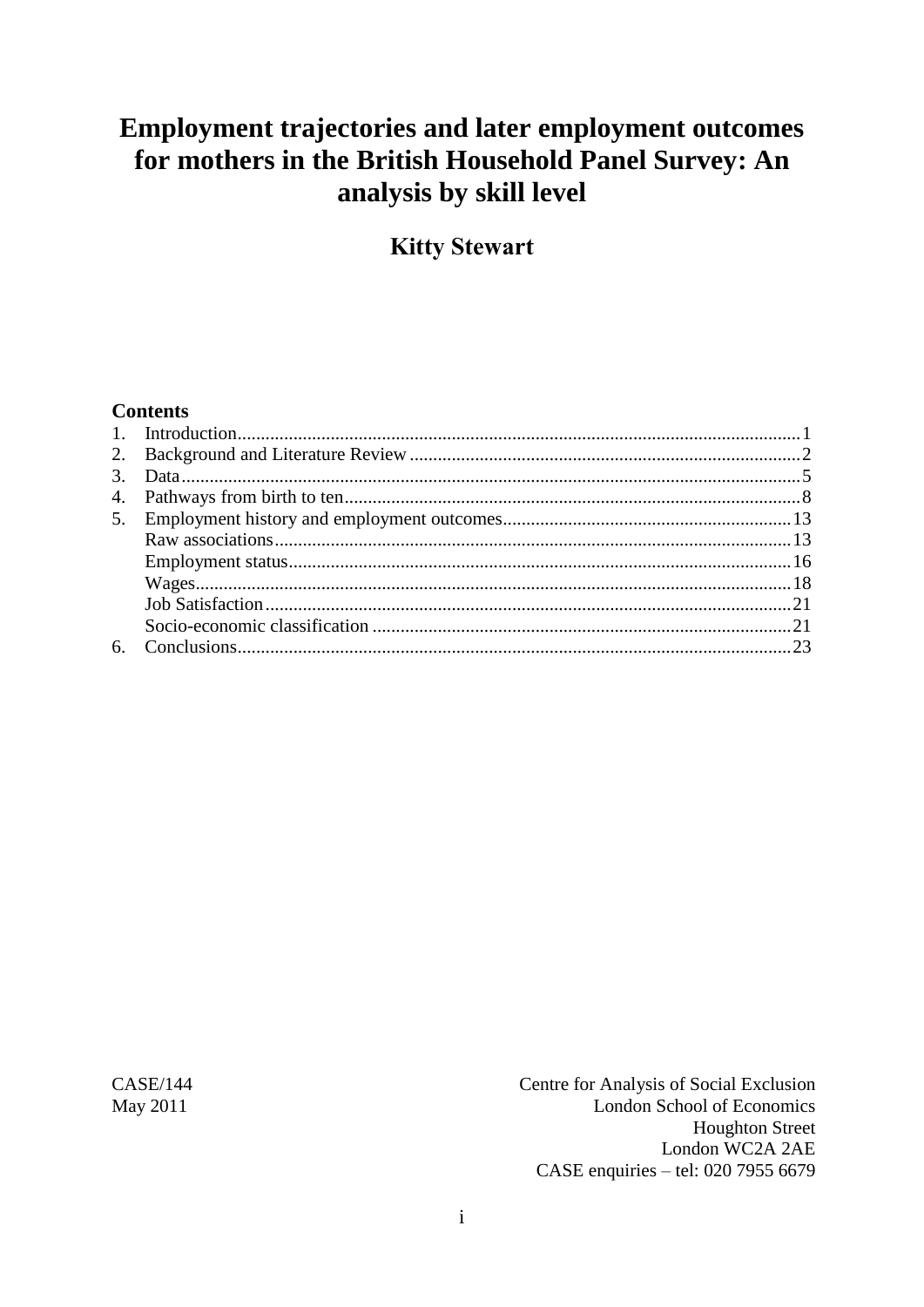## **Centre for Analysis of Social Exclusion**

The Centre for the Analysis of Social Exclusion (CASE) is a multi-disciplinary research centre based at the London School of Economics and Political Science (LSE), within the Suntory and Toyota International Centres for Economics and Related Disciplines (STICERD). Our focus is on exploration of different dimensions of social disadvantage, particularly from longitudinal and neighbourhood perspectives, and examination of the impact of public policy.

In addition to our discussion paper series (CASEpapers), we produce occasional summaries of our research in CASEbriefs, and reports from various conferences and activities in CASEreports. All these publications are available to download free from our website. Limited printed copies are available on request.

For further information on the work of the Centre, please contact the Centre Manager, Jane Dickson, on:

|           | Telephone: UK+20 7955 6679    |
|-----------|-------------------------------|
| Fax:      | UK+2079556951                 |
| Email:    | j.dickson@lse.ac.uk           |
| Web site: | http://sticerd.lse.ac.uk/case |

#### Kitty Stewart

All rights reserved. Short sections of text, not to exceed two paragraphs, may be quoted without explicit permission provided that full credit, including  $\odot$  notice, is given to the source.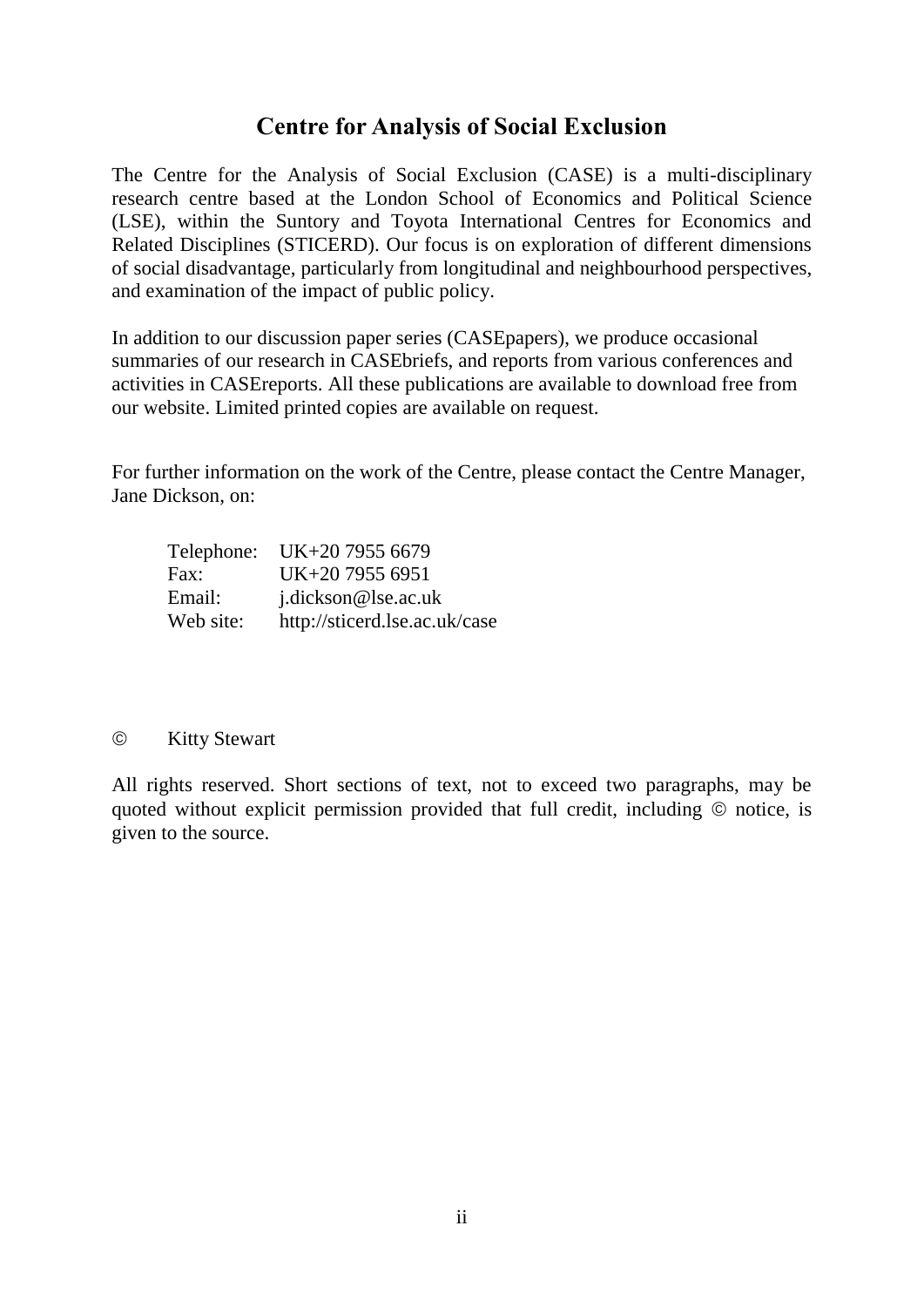## **Editorial Notes and Acknowledgements**

Kitty Stewart is a Lecturer in the Department of Social Policy at the London School of Economics, and a CASE Associate. The author is very grateful to the Nuffield Foundation which has funded this research. She also thanks Francesca Bastagli for useful discussions while working on this paper, Abigail McKnight for very helpful comments on an earlier draft and Jane Dickson for preparing the text.

## **Abstract**

Maternal employment formed a central plank in the former Labour Government's strategy to reduce child poverty. Even where potential jobs were low-skilled and lowpaid, policy was explicitly work (rather than training) first, and lone parents in particular were given direct and indirect financial subsidies to enter employment of any kind. The explicit assumption was that a low-paid job would be a stepping-stone to better things. From 2008 a little more stick was introduced to what had been a largely carrot-based approach to encouraging employment, a shift that has continued under the Conservative-Liberal Democrat Coalition Government in power from May 2010.

However, there is little evidence in practice that a low-paid job when one"s child is young is a reliable route to improved future prospects. This paper uses the British Household Panel Survey to explore this issue further. It examines the employment trajectories of 929 women for the ten years after the birth of their youngest child, asking two main questions. Do mothers tend to remain in employment once they have taken a job? And do wages and other employment outcomes further down the line (when their youngest child is ten) reflect the employment pathway taken? In both cases the paper focuses in particular on differences between women with higher and lower levels of qualifications.

The paper finds mothers following a variety of employment pathways, with instability much more common than steady work trajectories. One in three mothers moves in and out of work over the decade after the birth of their youngest child, and this is true for both lower-skilled and higher-skilled mothers. Stable work histories do appear to carry benefits in terms of wages when the youngest reaches ten, but the benefits are substantially higher for women with higher levels of qualifications, as might be predicted by human capital theory. More highly qualified women who moved in and out of work over the decade had an hourly wage at ten which was 33% lower than similar women with a stable work history; for women with few or no qualifications the corresponding figure was 14%. Levels of occupational progression as measured by change in NS-SEC status over the decade were encouraging, but for both higher and lower skilled women job satisfaction when the youngest is ten appears unrelated to the pathway taken.

JEL Classification: J22, J24, J31

Keywords: maternal employment, employment trajectories, wage growth Corresponding author: Kitty Stewart [\(k.j.stewart@lse.ac.uk\)](mailto:k.j.stewart@lse.ac.uk)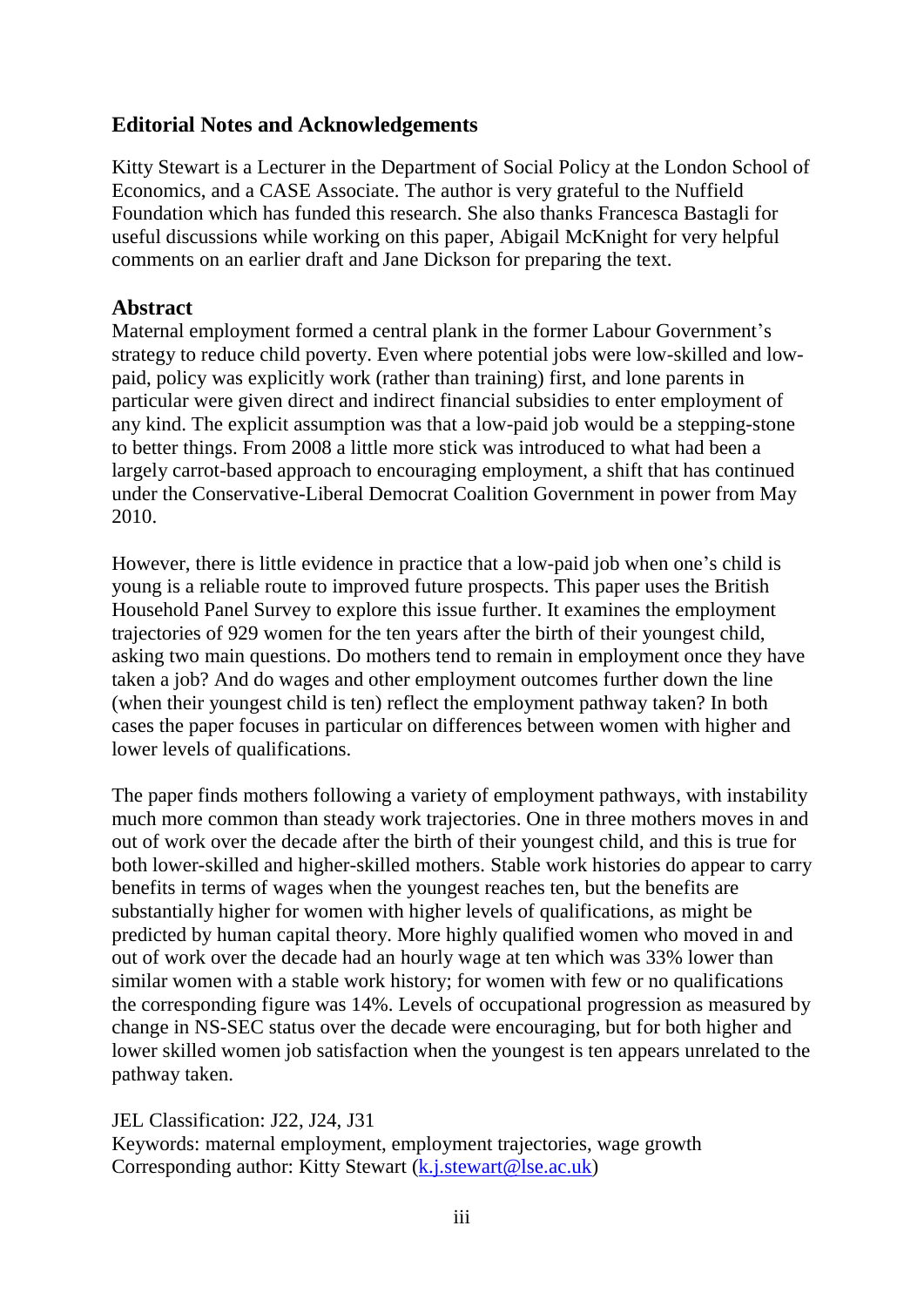## <span id="page-3-0"></span>**1. Introduction**

Maternal employment formed a key part of the former Labour Government's strategy to reduce child poverty. Even where potential jobs were low-skilled and low-paid, policy was explicitly work (rather than training) first, with an approach best summed up in a 1999 Treasury document: "Getting a job, keeping a job and having the chance to progress up the earnings distribution out of low-paid work are the key to improving life chances" HM Treasury (1999). Parents – particularly lone parents and first earners in couples – were given both direct and indirect financial subsidies to enter employment of any kind, through Child Tax Credits and support for childcare. While much more generous maternity leave and a 'Baby Tax Credit' made a year at home more viable for many, the assumption was that after this mothers should be returning to work. From 2008 a little more stick was introduced to this largely carrot-based approach to encouraging employment, with compulsory work-focused interviews introduced for lone parents of children aged three and over.

If a low-paid job is a good route to better employment prospects in the future, there is a strong case that heavy subsidy of low-paid work is a justifiable government strategy. First, it is a sensible investment for the Treasury, which should see a pay-off in higher future tax receipts. Second, an argument can be made that it is part of the role of government to enable and facilitate parents to do what is best for themselves and their children in the long-run.

But is there evidence that getting a low-paid job when one"s child is young is a reliable route to improved future prospects? There is certainly considerable research evidence about the negative impact time out of the labour market has on women"s wages and employment trajectories. For instance Waldfogel (1998) showed that women with job-protected maternity leave in the US and Britain returned to work sooner after childbirth, and that this reduced the "family penalty", itself an important part of the gender pay gap. However, most of the research studies into family and gender pay gaps do not distinguish between women with different levels of qualifications, even though lost years of experience may be expected to matter more for women with higher skills. In assuming that time out will have a negative impact on wages and employment status for all women, regardless of skill level, policy discussion may be reflecting the average effect identified in the research findings.

At the same time, a separate literature on progression in employment for low skilled workers in general has found generally disappointing results: e.g. Stewart and Swaffield (1998) find limited mobility out of low pay in Britain, with the probability of moving out considerably lower for women than for men. Work focusing specifically on lone parents has pointed to the existence of "low pay-no pay" cycles, with lone parents moving into paid work at a rate similar to that of other nonemployed people, but leaving again at twice the rate (Evans et al. (2004)). Stewart (2009) also finds both employment instability and very limited progression out of low pay for a cohort of British lone parents.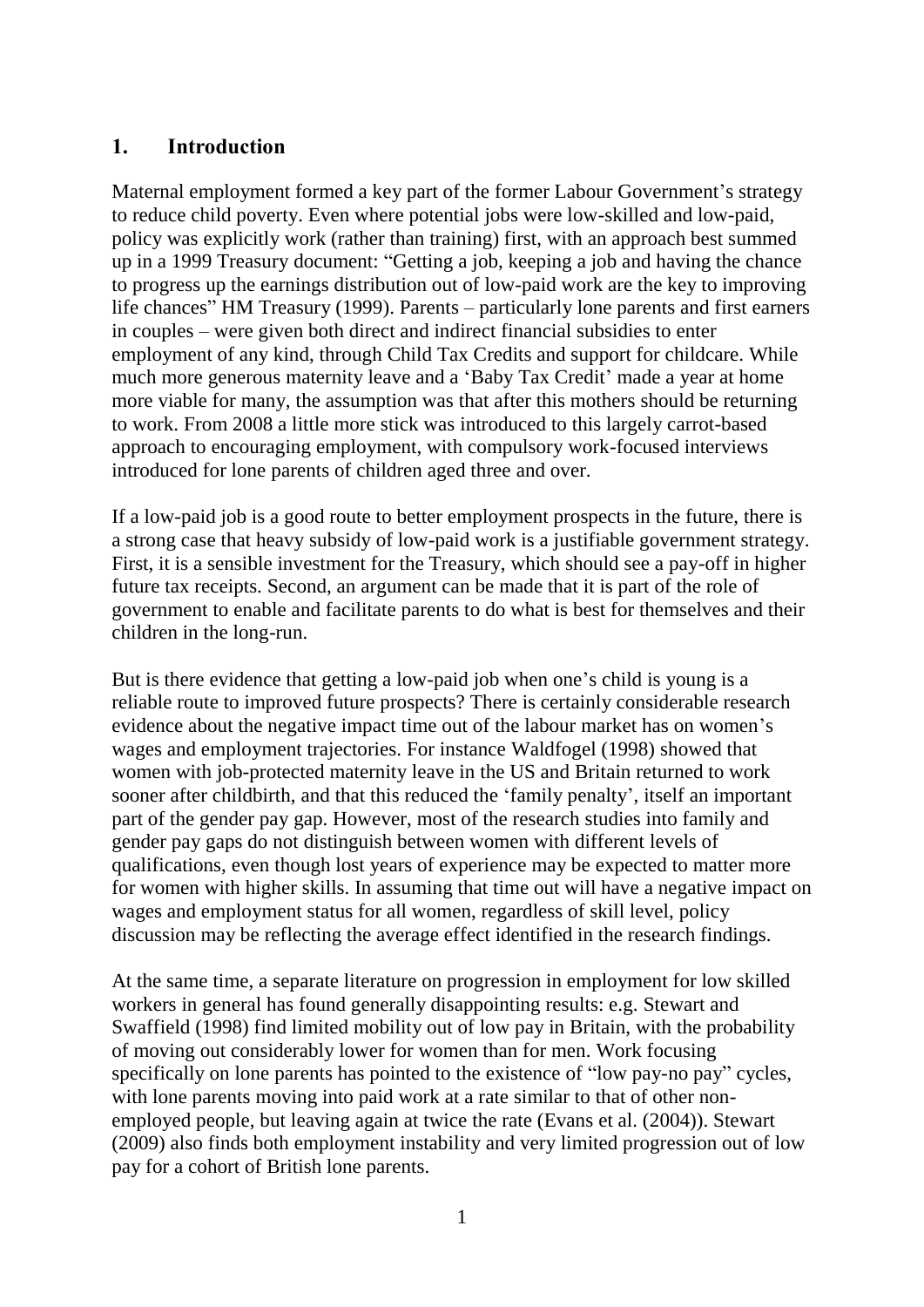If mothers with low skills do not in fact tend to progress out of low paid jobs and onto better things, in the longer run we may see little difference between the employment status and wages of women who returned to work when their children were of preschool age and those who returned later. This would challenge some of the key assumptions on which policy in this area is currently based. Subsidising low paid work and childcare may still make sense – because of the benefits of childcare, the impact of higher contemporary income, or the importance of working role models for children – but not because of the long-term impact on women"s future pay and prospects.

This paper seeks to further our knowledge in this area by examining maternal employment trajectories across a decade using data from the UK's longest running household panel, the British Household Panel Survey (BHPS). By creating a pseudopanel it identifies 929 women whose trajectory we can follow for ten years after the birth of their youngest child. Using these trajectories the paper aims to answer two questions. First, how far do mothers" employment patterns conform to what might be thought of as conventional pathways – a unidirectional movement from full-time care to full-time work, perhaps via a stepping stone of part-time work? As noted above, we know that lone parents display considerable short-term employment instability, but we do not know how differently partnered women"s trajectories look, nor whether higher skilled women display much greater stability than those with fewer skills. We also do not know very much about how short-term transitions translate into a broader picture of employment trajectories over a longer time period.

Second, the paper asks how important early decisions are for later employment outcomes. Specifically, it looks at whether employment status when a youngest child is two or three helps predict employment outcomes as the child reaches the end of primary school. Clearly the answer here will be linked to the answer to the first question – more instability in employment pathways suggests a lower importance of an early return – but the extent of wage and employment progression for those mothers who do remain consistently in work will also be important. Four main employment outcomes are considered – being in work; the hourly wage; occupational status; and job satisfaction. Again, the paper is particularly interested in differences between women who have high educational attainment at the time of birth and those with lower or no qualifications.

### <span id="page-4-0"></span>**2. Background and Literature Review**

There is an extensive literature which examines the long-term impact that motherhood has on wages and employment status (see for example Waldfogel (1997) and Budig and England (2001) on the US; Waldfogel (1995) and Joshi et al. (1998) on the UK; Datta Gupta and Smith (2002) on Denmark; and comparative studies by Harkness and Waldfogel (2003) and Sigle-Rushton and Waldfogel (2007)). All but the Danish study identify a large long-term cost to motherhood in terms of foregone earnings – a "family gap" between the wages of mothers and non-mothers, which in turn is a key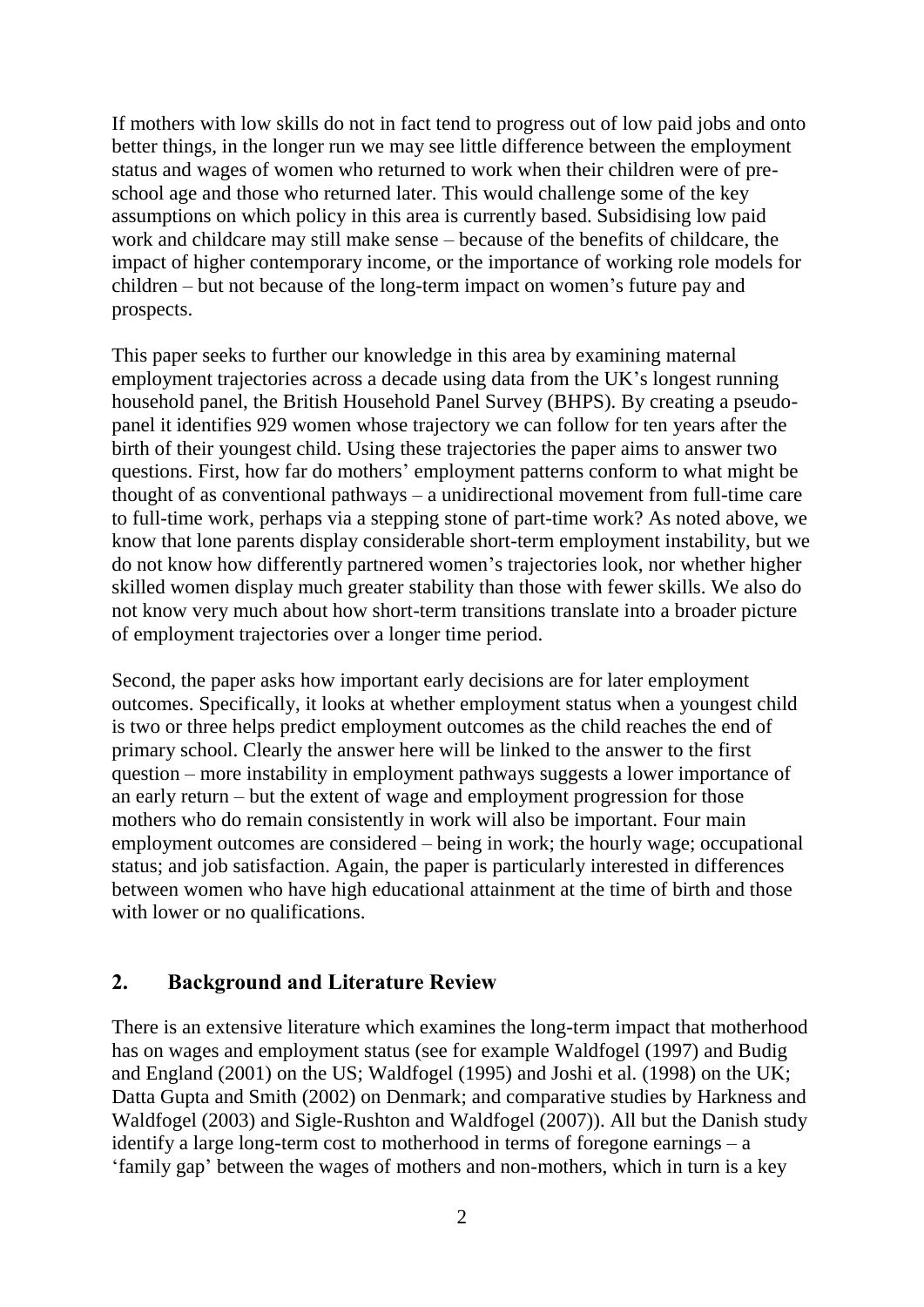driver of the gender pay gap. The comparative studies point to a particularly large family gap in the UK (Harkness and Waldfogel (2003)), and in the UK along with the Netherlands and Germany (Sigle-Rushton and Waldfogel (2007)).

Most of these studies seek to identify the driving factors behind the family gap, asking how far lower wages can be explained by reduced labour market experience as the result of time spent at home with children, and how far by other factors, including the switch to lower status but more family-friendly jobs, a switch to part-time work (which is often lower paid), lower productivity at work as a result of family responsibilities, and employer discrimination. While differing on the size of the role attributable to particular factors, all find the lost years of experience to be a crucial component.

The clear policy implication is that one way to decrease the "family gap" (and with it the gender pay gap) is to minimise the length of employment breaks and get mothers back into the labour market quickly. Further studies support this idea more directly. Jacobsen and Levin (1995) suggest that breaks in employment at childbirth have longlasting effects on women"s pay; while Waldfogel (1998) and Joshi et al. (1998) find that women who maintain employment continuity over childbirth have higher pay than those who do not. The UK strategy, which provides job-protected and part-paid maternity cover in the first year, followed by employment and childcare subsidies thereafter, thus appears to make considerable sense, both for gender equity and for economic performance.

However, few of the studies cited above attempt to distinguish between women by skill level. They assume a uniform relationship between experience and pay, estimating the average penalty across all working mothers, even though the value of experience may be expected to be lower in jobs that require fewer skills. It is more than plausible that experience as a teacher, doctor or astronaut results in the accumulation of more human capital than experience as a cleaner or factory machinist, with lost years in the former professions therefore likely to be associated with a greater wage penalty. To put it more formally, experience-earnings profiles may not be parallel for workers with different skill levels, and in this case it will be misleading to apply conclusions based on average returns to experience to any particular group.

Some recent studies do explore whether the family gap is different for women with different levels of qualifications. Perhaps surprisingly, this research has tended to find a reduced gap for those with higher skills, with higher education acting as what Todd (2001) calls a "shock absorber", insuring women against the earnings penalties associated with having children (see for example Budig and England (2001; Todd (2001); Anderson et al. (2003); Amuedo-Dorantes and Kimmel (2005)). Only Ellwood et al. (2009) identify a much higher cost to motherhood for high skilled than low skilled women. However, the focus in all these studies is on differences in the part of the gap which is not explained by experience (i.e. the part that may be due to work effort or discrimination); experience is included as a single control variable, with a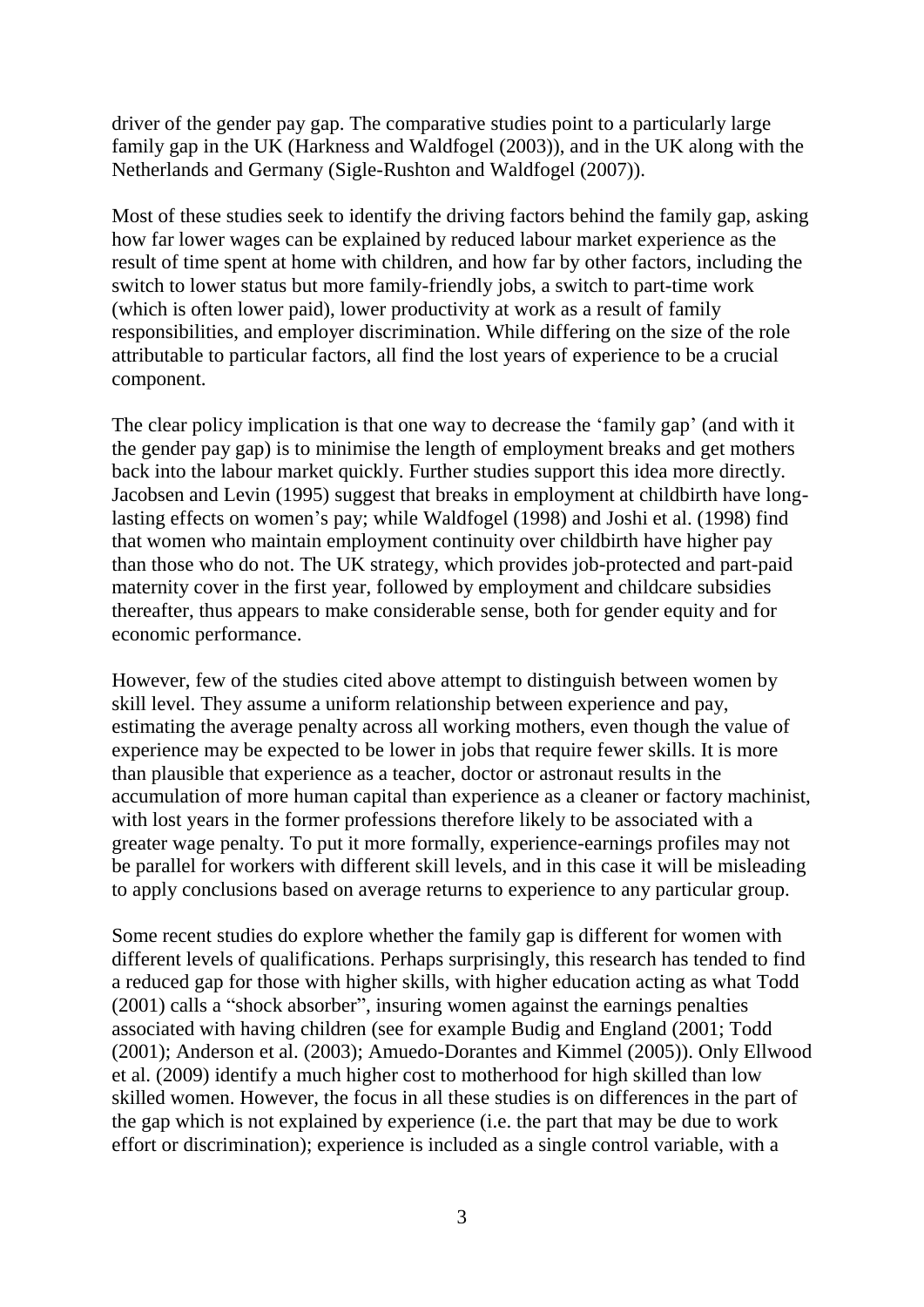single coefficient for women of all skill levels.<sup>1</sup> This is a different question to the one at issue in this paper, which is about whether time out of the labour market is likely to have less impact on wages and other employment outcomes for women with fewer qualifications.

The wider literature on returns to experience for workers with different skill levels suggests that a lesser impact is likely. Using cross-sectional data for the US, Murphy and Welch (1992) and Lemieux (2003) find similar returns to experience for high and low skilled workers during the 1980s, with less educated workers experiencing a steepening of the earnings profile in the second part of the decade. But Card and DiNardo (2002) find that in the 1990s, earnings profiles flattened for less-educated workers, and steepened for more highly educated women, resulting in a substantially flatter profile for women with less than 12 years of education compared to women with 16. Using longitudinal data, Heckman et al. (1998) finds higher wage growth for more educated workers, but the differences are quantitatively small. Gladden and Taber (2000) find working high school dropouts have somewhat steeper profiles than workers with a high school degree. Using German longitudinal data, Dustmann and Meghir (2005) find positive returns to experience for skilled workers, and small and insignificant returns to unskilled workers after two years, but they do identify substantial returns to firm tenure. Connolly and Gottschalk (2006) find that both within-job and between-job wage growth are higher for more educated workers, for both males and females. They argue that the apparent wage growth of lower-skilled workers found in earlier cross-sectional regressions largely reflects improved job match rather than returns to tenure or experience.

Another set of literature which examines wage growth for low skilled workers or previous welfare recipients (without the comparison group of higher skilled workers) also raises questions about likely gains to experience in the medium-term. Burtless (1995) finds that former welfare recipients in the US experience less than a one percent per year growth in wages over a ten year period. Gladden and Taber (2000) find a small return to experience among low-skilled workers; while Connolly et al. (2003) find substantial upward mobility even from "dead-end" jobs, but only for a minority of workers. Card et al. (1999) finds growth of between 1.6-2.6 percent per year for long term welfare recipients in Canada. In the UK, Stewart and Swaffield (1998) find limited mobility out of low pay using the BHPS, with considerably lower mobility for women. Using the New Earnings Survey, McKnight (2000) similarly finds more upward mobility in earnings for men than women. Mobility increased for women and declined for men in the two decades to 1997, but a considerable degree of persistence in low pay remained. Among lone parents in particular, Harkness (2006) finds that around half of those in the Families and Children Study who ever worked between 1999 and 2003 were permanently low-paid (their earnings never rose beyond two-thirds of the male median wage). Using the British Lone Parent Cohort, Stewart (2009) also finds very limited wage progression over a longer period (six to twelve

 $\overline{a}$ 1

Strictly speaking, a double control variable and a double coefficient, as a quadratic term for experience is usually included.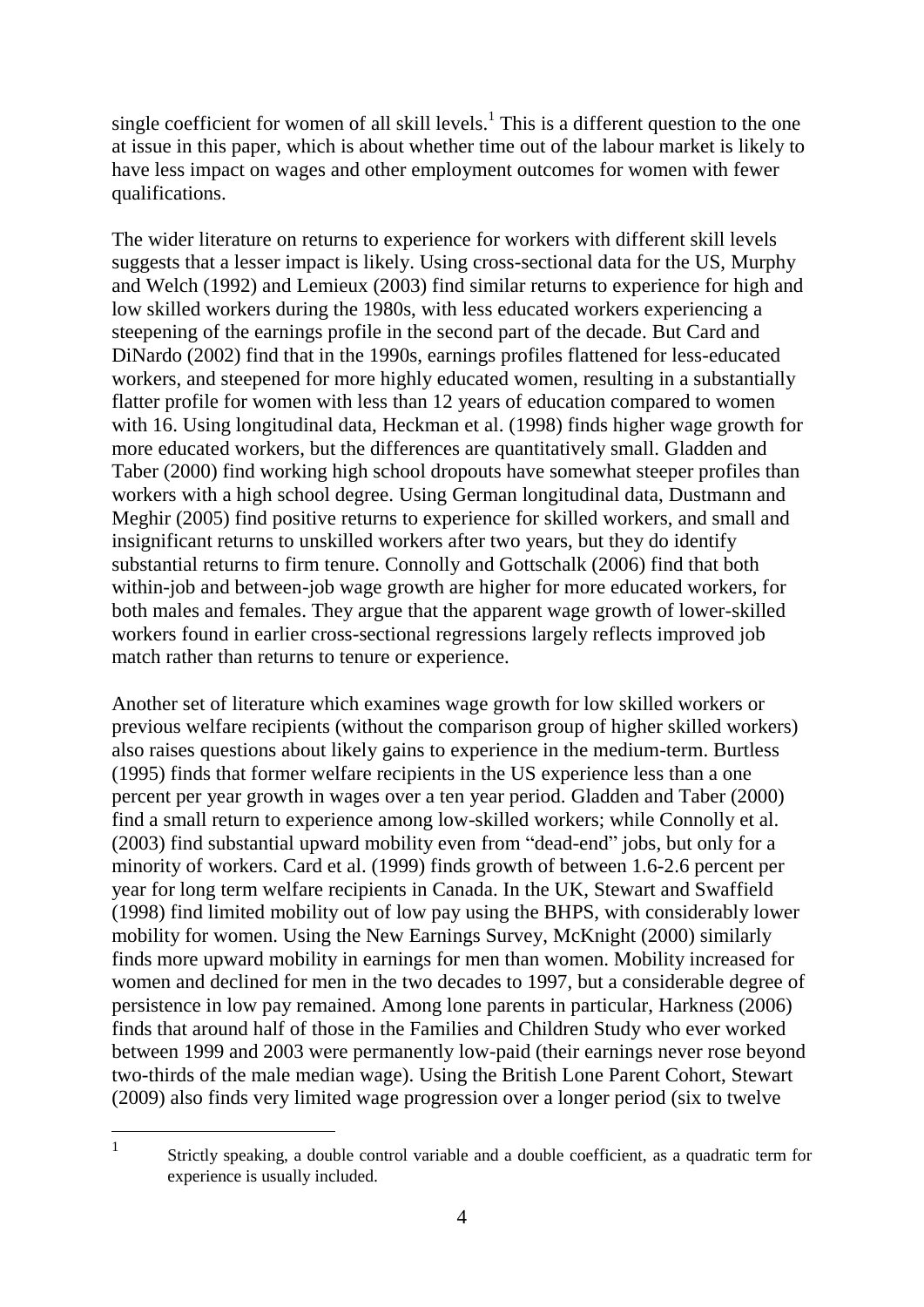years), with more women moving into than out of low pay during the observation period.

Finally, another relevant group of studies explore stability in employment for lowskilled workers. The discussion above largely concentrates on how far those who remain in employment progress up the wage distribution. But we know that churning or cycling in and out of jobs is much more likely in the low-skilled labour market: that is, we cannot assume that women moving into work are likely to stay there thereafter. Stewart and Swaffield (1999) and McKnight (2000) both find that lower-paid workers in general have a less stable pattern of employment than higher-paid workers. Among lone parents in particular, research by Evans et al. (2004) found a similar rate of movement into paid work as for other non-employed people, but a rate of exit which was twice as high. Stewart (2009) found considerable movement in and out of work for lone parents in the six to ten years after the birth of a youngest child.

This paper, part of the same larger research project as Stewart (2009), extends that work using a different dataset, the BHPS. Its overriding question is whether moving into work soon after the birth of a child matters to later employment outcomes. To do this, it asks two sub-questions. Do mothers on the whole remain in employment once they have taken a job (and how does this differ by skill level)? And do wages and other employment outcomes further down the line (when their youngest child is ten) reflect the employment pathway taken – and how does this differ by skill level? We start by exploring the BHPS and its advantages to the study.

## <span id="page-7-0"></span>**3. Data**

The BHPS is a longitudinal dataset which contains information from a sample of households interviewed annually since 1991, with 17 waves available at the time of analysis (1991-2007). All female respondents with a youngest child aged ten in any particular wave were included in the analysis for this paper, as long as information was also available on their employment status in each year since birth. As the BHPS collected full fertility and employment histories in the third year of the survey, this meant women could be included even when the youngest child reached ten in an early wave, but it did exclude some of those who joined the panel later (for example by marrying an original panel member, or through various booster samples). The total sample was 929 women spread fairly evenly across the 17 waves of the BHPS (between 45 and 69 observations in each wave, or 4.8% – 7.4% of the total 929). All of these had observations for every year (in a few cases – fewer than 30 – some interviews had been missed but we could complete the information using the job history from the next interview that did take place). We focus on youngest children to ensure that we can follow women for a decade in which their employment histories are uninterrupted by later births.

The BHPS has a number of advantages for this analysis. First, the ability to construct past employment histories in this way allows us to compare women"s outcomes at the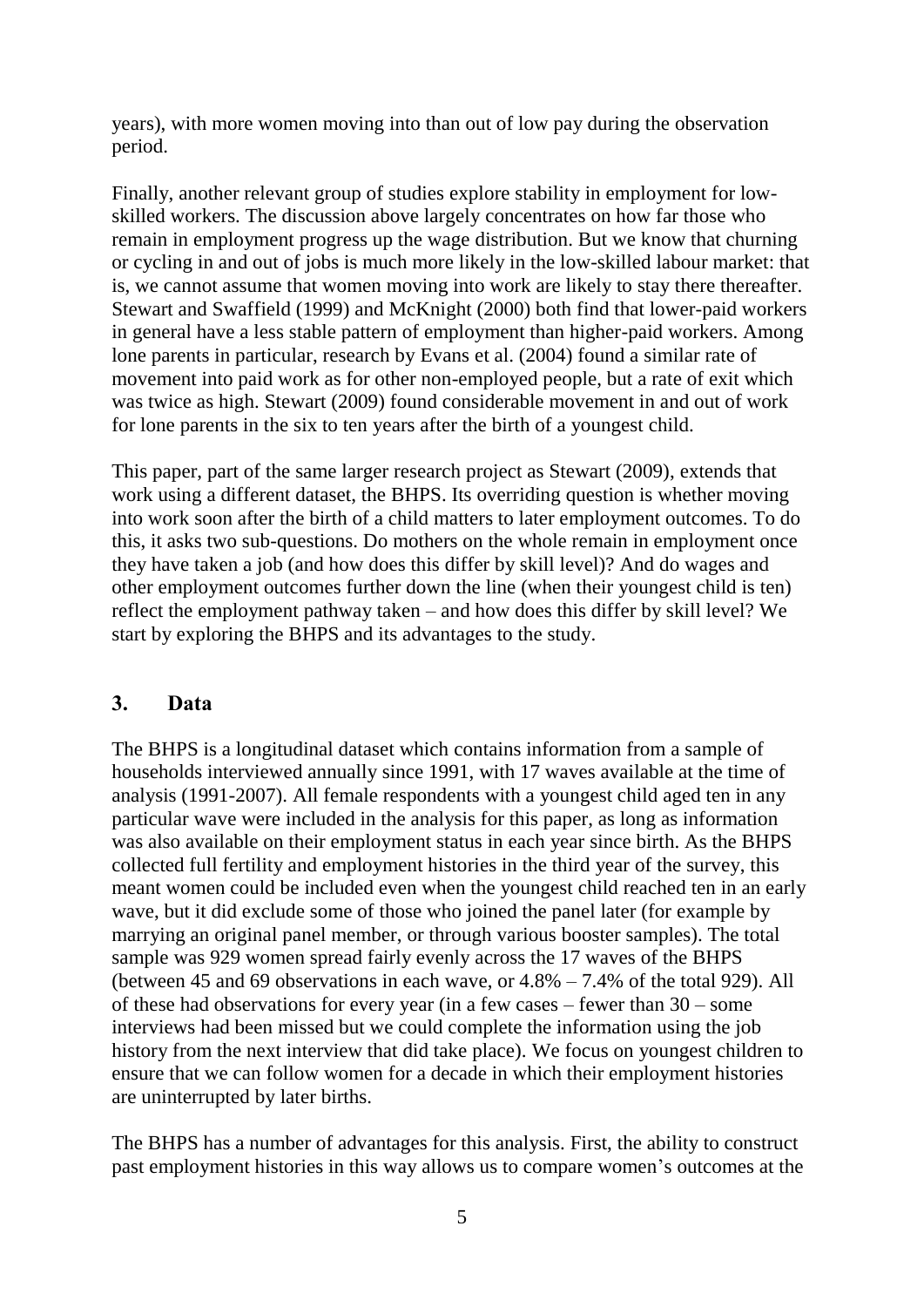same life stage; we have chosen the point ten years after the birth of the youngest child. Second, the data allow us to look at differences in the experiences of mothers with lower and higher qualifications. In contrast, earlier work using the British Lone Parent Cohort was restricted to a more homogenous sample (Stewart (2009)). We also have much better information on employment history prior to the birth than was available in the BLPC. The disadvantage is somewhat smaller numbers of lower skilled women, and a sample size for lone parents which is too small for separate analysis.

Table 1 presents some descriptive statistics for the mothers at the point at which their youngest child is ten years old. Because of the way the panel is constructed, this is the point at which we have most information for the women – often we are building the earlier trajectory from the information in job and fertility histories. Of course, for some women this point will have been as early as 1991 and for others as late as 2007, meaning that women are facing different employment and wage conditions at what looks like the same point. To control for this as best we can we adjust all wage data to September 2007 prices using the Average Earnings Index, and we include a set of year dummies in all the regression analysis later in the paper.

The focus on pathways after the birth of the *youngest* child raises additional issues, as these pathways will clearly have been affected by employment and fertility histories prior to that birth. However, if we do not restrict the sample in this way the analysis will be complicated by exits from the workforce on the birth of subsequent children. To control for prior history we include variables in the regressions for the number of children and the years of potential and actual labour market experience.

The pathways are measured as annual snapshots: we examine the employment status of the mother at the time of each annual BHPS interview, beginning with the interview which takes place in the year after the child"s birth. Where pathways are constructed for years prior to 1991 using the employment histories, job status is taken at a fixed point in each year, October 1, chosen because three-quarters of the 1991 interviews took place in September or October. 2 This approach is taken because it considerably simplifies analysis, but it has two limitations. First, it groups children together by age in years not months: a baby aged nought could be anywhere between one month and eleven months old. This means we need to be very careful about interpreting data on what mothers are doing in the first year in particular. Given that our emphasis here is on longer term trends this does not seem too problematic. Second, the snapshot approach will not capture the full story for all women – a move in and out of work between snapshots will go unobserved, as will a break in employment which does not coincide with the interview date. Other research has suggested that year on year observations provide as good a view of employment

 $\overline{a}$ 

<sup>2</sup> 97% of the 1991 BHPS interviews took place between September and November of that year. On average between 1991 and 2007 87% of all the interviews took place in this three-month period of the year, although between 1999 and 2002 the percentage drops sharply, with up to one third of interviews taking place during other months.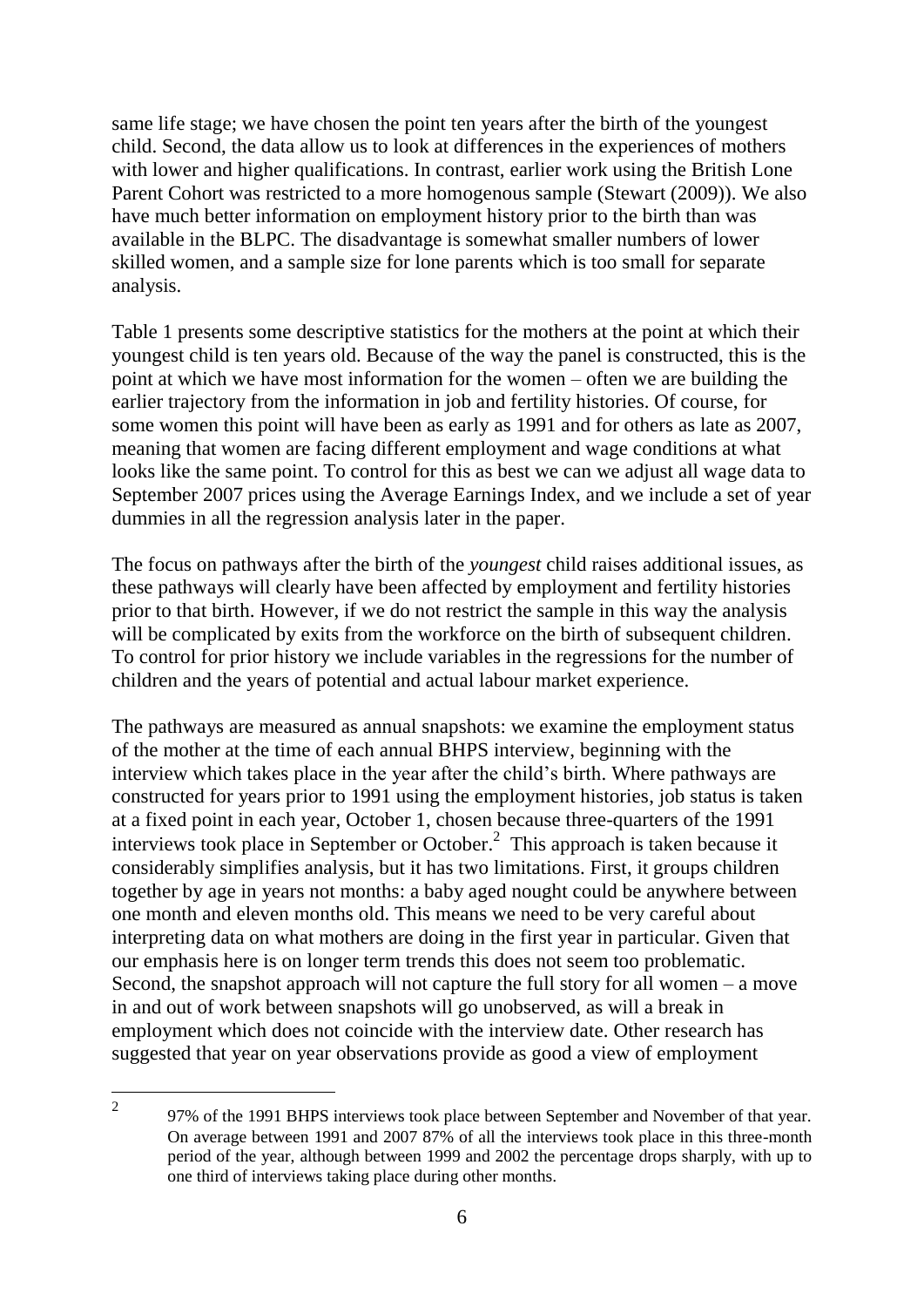patterns as examining inter-year data (Evans et al. 2004), so we hope that not too much information is lost in this way, but in interpreting our results we need to be mindful that the picture presented represents an upper bound on stability.

Finally we should clarify that skill levels are measured in the paper by the highest level of qualifications held. Unless otherwise indicated, skill levels are measured as soon as possible after the youngest child"s birth. (If the youngest was born before the first interview in 1991 skill levels are measured in 1991). Mothers with higher education, A-levels or vocational education are classified as "high-skilled", while those with O-levels/GCSEs or no qualifications are classified as "low-skilled".

|                                                         | <b>Median</b>  | <b>Mean</b> | <b>SD</b> | N           |
|---------------------------------------------------------|----------------|-------------|-----------|-------------|
| Age of mother                                           | 40             | 40          | 5.2       | 929         |
| Number of children                                      | $\overline{2}$ | 1.8         | 0.7       | 929         |
| Hourly pay (September 07 prices)                        | £7.73          | £9.37       | £5.25     | 571         |
|                                                         | Percentage     |             |           | $\mathbf N$ |
| Top qualification:                                      |                |             |           | 911         |
| Degree                                                  | 14.8%          |             |           |             |
| A level/Vocational                                      | 41.0%          |             |           |             |
| O level/GCSE                                            | 25.8%          |             |           |             |
| No qualifications                                       | 18.3%          |             |           |             |
| Tenure                                                  |                |             |           | 929         |
| Owner-occupier                                          | 75.5%          |             |           |             |
| LA or Housing Association renter                        | 18.1%          |             |           |             |
| Private or employer renter                              | 4.5%           |             |           |             |
| <b>Lone Parent</b>                                      | 23.1%          |             |           | 929         |
| Employed in paid work                                   | 74.6%          |             |           | 929         |
| Employed full-time                                      | 38.0%          |             |           | 915         |
| Employed part-time (<30hours)                           | 36.2%          |             |           | 915         |
| Manager/supervisor                                      | 28.6%          |             |           | 643         |
| Socio-economic classification (NSSEC), employed mothers |                |             |           | 706         |
| Higher professional/managerial                          | 4.3%           |             |           |             |
| Lower professional/managerial                           | 29.9%          |             |           |             |
| Intermediate                                            | 19.6%          |             |           |             |
| Employers in small organisations                        | 7.5%           |             |           |             |
| Lower supervisory/lower technical                       | 5.0%           |             |           |             |
| Semi-routine                                            | 20.0%          |             |           |             |
| Routine                                                 | 13.9           |             |           |             |

| Table 1: Descriptive statistics: Mothers when their youngest child is ten |  |
|---------------------------------------------------------------------------|--|
|---------------------------------------------------------------------------|--|

Unweighted data.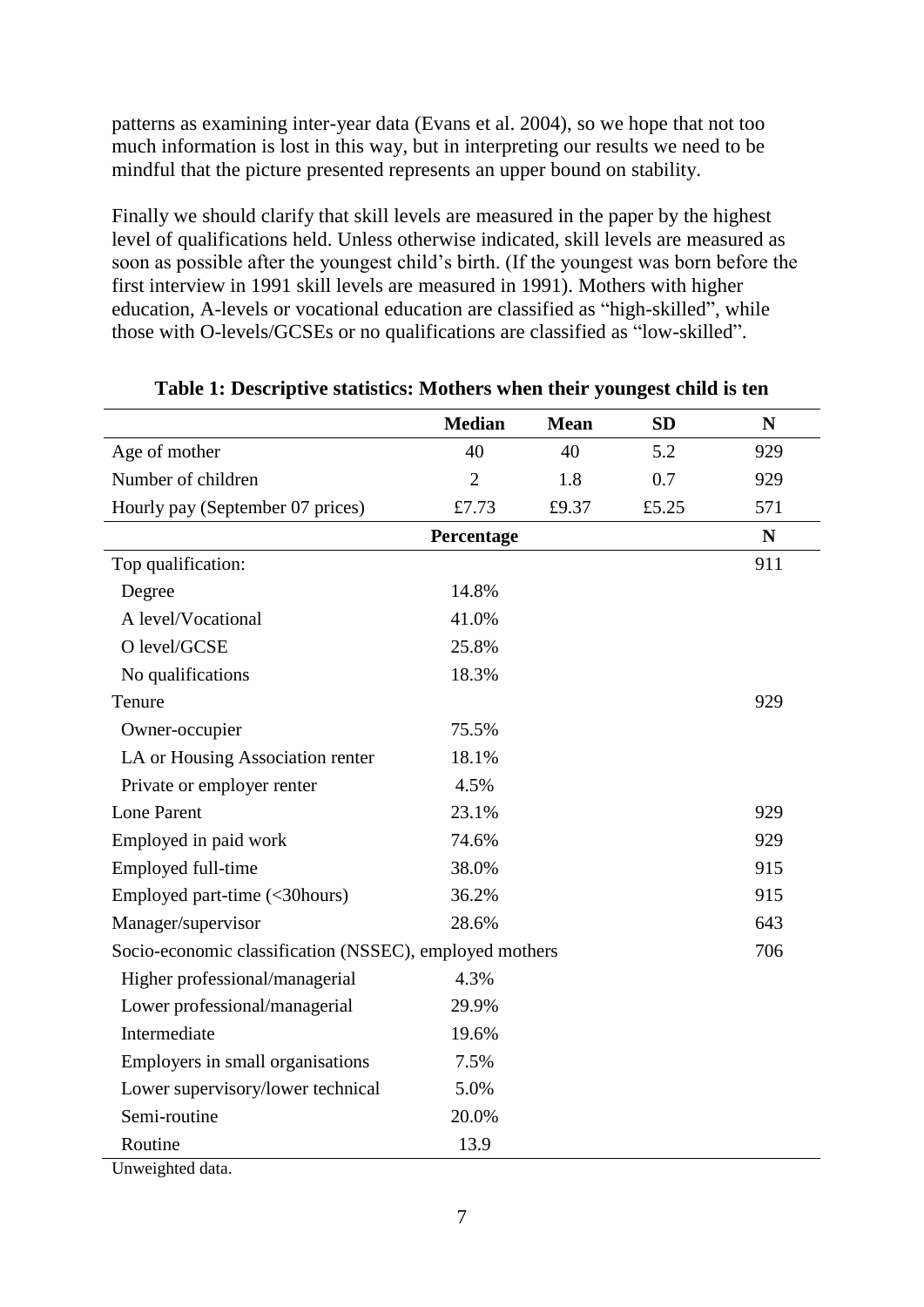#### <span id="page-10-0"></span>**4. Pathways from birth to ten**

Figure 1 shows the changing share of women working full-time, part-time (below 30 hours) and remaining at home in the ten years after the birth of the youngest child. The share of women not in paid work declines sharply in the first two years and then gradually over the period, with another steep fall at the time the child starts primary school. The share in full-time work rises steadily, while the share working part-time rises to age five and then stabilises, starting to decline when the child reaches eight, seemingly as mothers switch from part-time to full-time work. However, these are aggregate figures for the sample as a whole and tell us nothing about movement in and out of work for individual women.



**Figure 1: Mother's employment status by age of youngest child**

**Source:** Author's calculations from BHPS **Notes:** Cross-sectional weights used (xewg). Unweighted N between 905 and 1553.

Table 2 shows the breakdown of pathways followed by individual women over the decade. We find that 16% are observed in work in every interview from the first observation after birth, and a further 37% move into work at some point during the period and are observed working at each interview thereafter. Only 11% of the sample are observed at home in all eleven observations. What is perhaps really interesting here is the one-third of women who follow "in-out" pathways, by which we mean they are observed making at least two transitions – for example, entering work and then leaving again. Of this group, about half were observed mostly in work (at least six times out of eleven) and half mostly at home. Remember that for all women this is the trajectory after the birth of the youngest child, so is not explained by later births, and as such seems quite a high level of instability. Figure 2 shows – as expected – far higher instability for the mothers than for comparison groups of men and women without children during the decade of their 30s.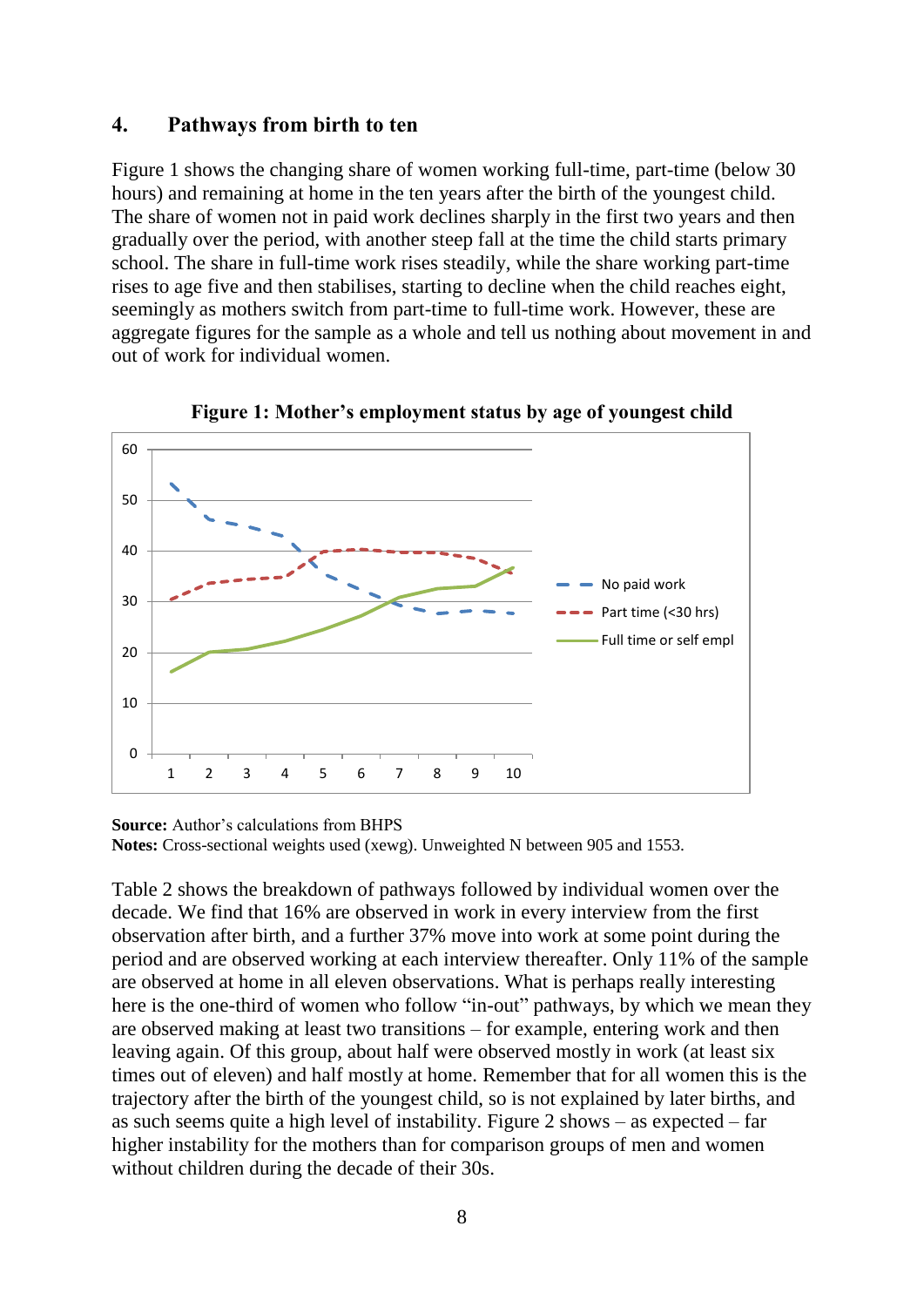|                    | <b>Number</b><br>(unweighted) | Percentage<br>(unweighted) | Percentage<br>(weighted) |
|--------------------|-------------------------------|----------------------------|--------------------------|
| Stable in work     | 160                           | 17                         | 16                       |
| Work enter         | 347                           | 37                         | 37                       |
| By age 3           | 182                           | 20                         | 19                       |
| $3 - 5$            | 73                            | 8                          | 9                        |
| $6+$               | 92                            | 10                         | 9                        |
| Work in out        | 295                           | 32                         | 34                       |
| 1 or 2 periods in  | 61                            | 7                          | 8                        |
| 3-5 periods in     | 74                            | 8                          | 8                        |
| 6-8 periods in     | 100                           | 11                         | 12                       |
| 1-2 periods out    | 60                            | 6                          | 6                        |
| Work exit          | 14                            | $\overline{2}$             | $\overline{2}$           |
| Stable out of work | 113                           | 12                         | 11                       |
| Total              | 929                           | 100                        | 100                      |

### **Table 2: Employment trajectories over the ten years after the birth of a youngest child**

#### **Source:** Author's calculations from BHPS

**Notes:** Longitudinal respondent weights were applied for the figures in the final column. "By age 3" means observed in work at the interview after the child"s second birthday; "3-5" means not in work at this point, but has entered work by the interview after the child"s fifth birthday; "6+" means has entered at or after the interview after the child"s sixth birthday.

Because the analysis is based on a single annual snap-shot, the 34% figure is almost certainly an underestimate of the true extent of employment instability; it misses any transitions which take place during the year. It also does not show movement between jobs. To capture some of this movement while retaining the simplicity of the annual snapshot approach, Table 3 breaks the main trajectory groups down according to parttime/full-time status. This table shows transitions in and out of full-time work within some of the more stable categories. For example, among the 16% who are in steady employment throughout, more than a third are seen moving in and out of full-time work over the decade, or leaving full-time work for part-time (the 'mix' category in the table).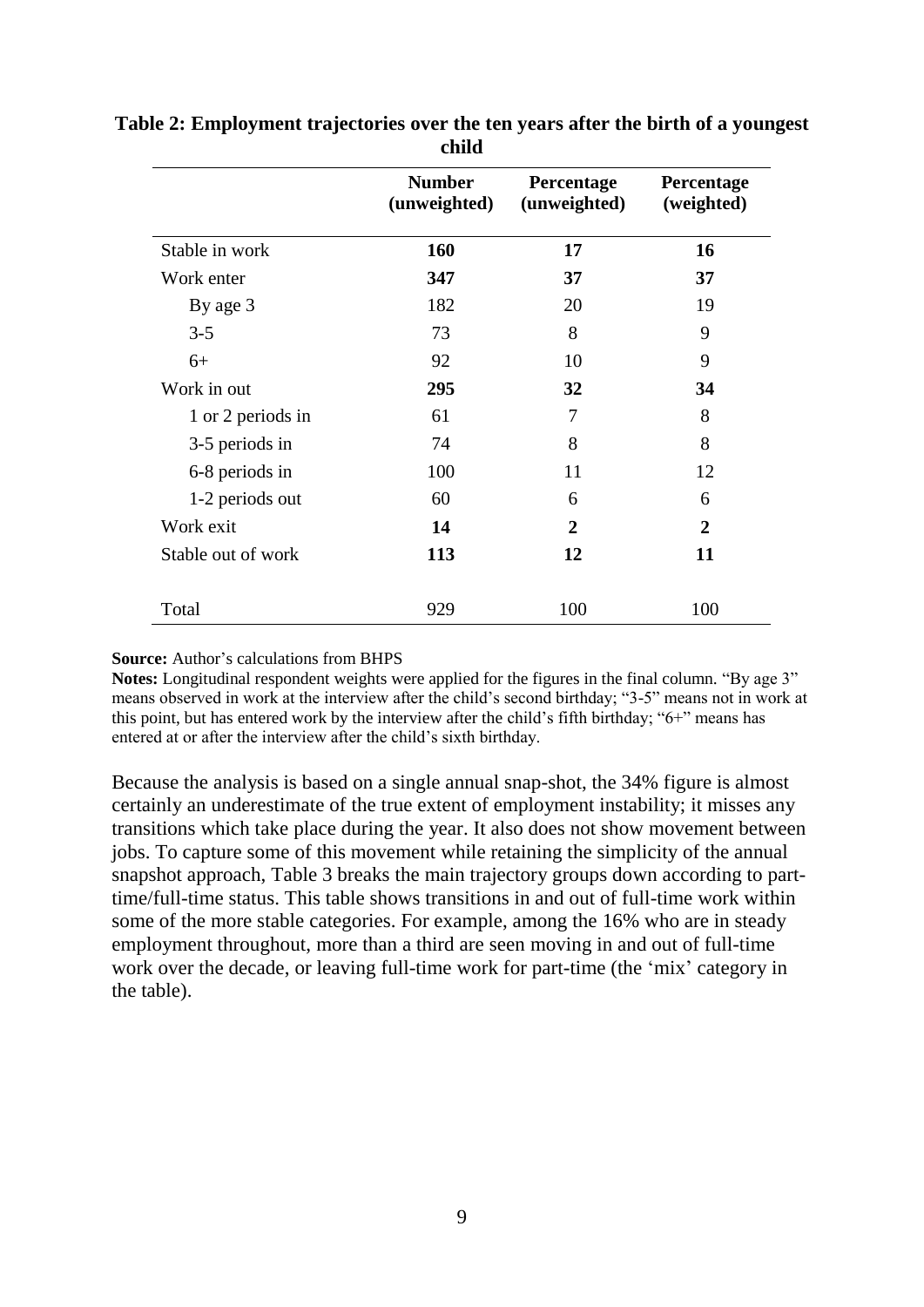

## **Figure 2: Employment trajectories over a decade: mothers, women without children and men**

**Note:** The comparison samples include all women without children and all men whose employment trajectories from age 30 to age 40 were fully covered during the 1991-2007 rounds, with no missing data. This included 505 men and 95 women. The 30-40 decade was chosen because 30 is the median age of the mothers at the first observation after the youngest child is born. Data were weighted using longitudinal weights, as in Table 1.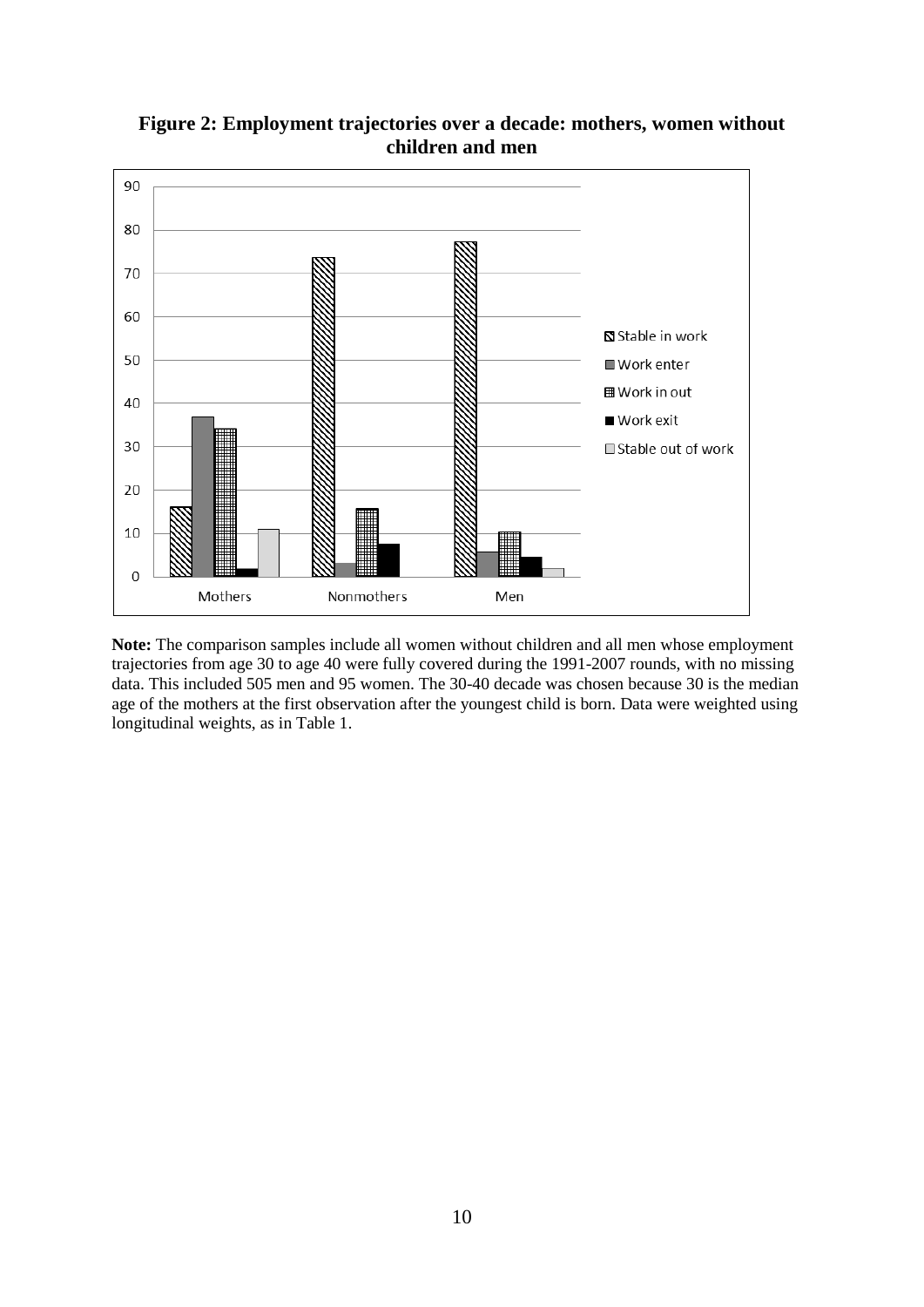|                    | <b>Number</b><br>(unweighted) | Percentage<br>(unweighted) | Percentage<br>(weighted) |
|--------------------|-------------------------------|----------------------------|--------------------------|
| Stable in work     | 160                           | 17                         | 16                       |
| PT only            | 24                            | 3                          | 3                        |
| FT only            | 39                            | $\overline{4}$             | 3                        |
| PT to FT           | 38                            | $\overline{4}$             | $\overline{4}$           |
| Mix                | 59                            | 6                          | 6                        |
| Work enter         | 347                           | 37                         | 37                       |
| PT only            | 121                           | 13                         | 14                       |
| FT only            | 60                            | 6                          | 6                        |
| PT to FT           | 71                            | 8                          | 8                        |
| Mix                | 95                            | 10                         | 10                       |
| Work in out        | 295                           | 32                         | 34                       |
| PT only            | 98                            | 11                         | 11                       |
| FT only            | 45                            | 5                          | 6                        |
| <b>Both</b>        | 152                           | 16                         | 17                       |
| Stable out of work | 113                           | 12                         | 11                       |
| Work exit          | 14                            | $\overline{2}$             | $\overline{2}$           |
| Total              | 929                           | 100                        | 100                      |

**Table 3: Employment trajectories with part-time/full-time breakdown**

**Source:** Author's calculations from BHPS

**Note:** Longitudinal respondent weights were applied for the figures in the final column.

Because of this instability within some of the apparently stable categories, Table 4 groups the trajectories in a different way, separating what I have termed "classic" and "unstable" trajectories. Classic trajectories include those who stay at home along with all those who follow what might be termed uni-directional trajectories (moving into part-time work or full-time work and staying there, or moving through part-time into full-time work). The unstable trajectories are those where women move in the opposite direction at any point. The idea is that uni-directional trajectories are conventionally seen as the norm, and form the base assumption for a policy approach which focuses more on movement into work than on subsequent sustainability. The implicit understanding is that the significant step is this first move, and that this places women on the path to positive employment outcomes. The split between classic and unstable trajectories gives us a sense of how far this assumption is backed up by the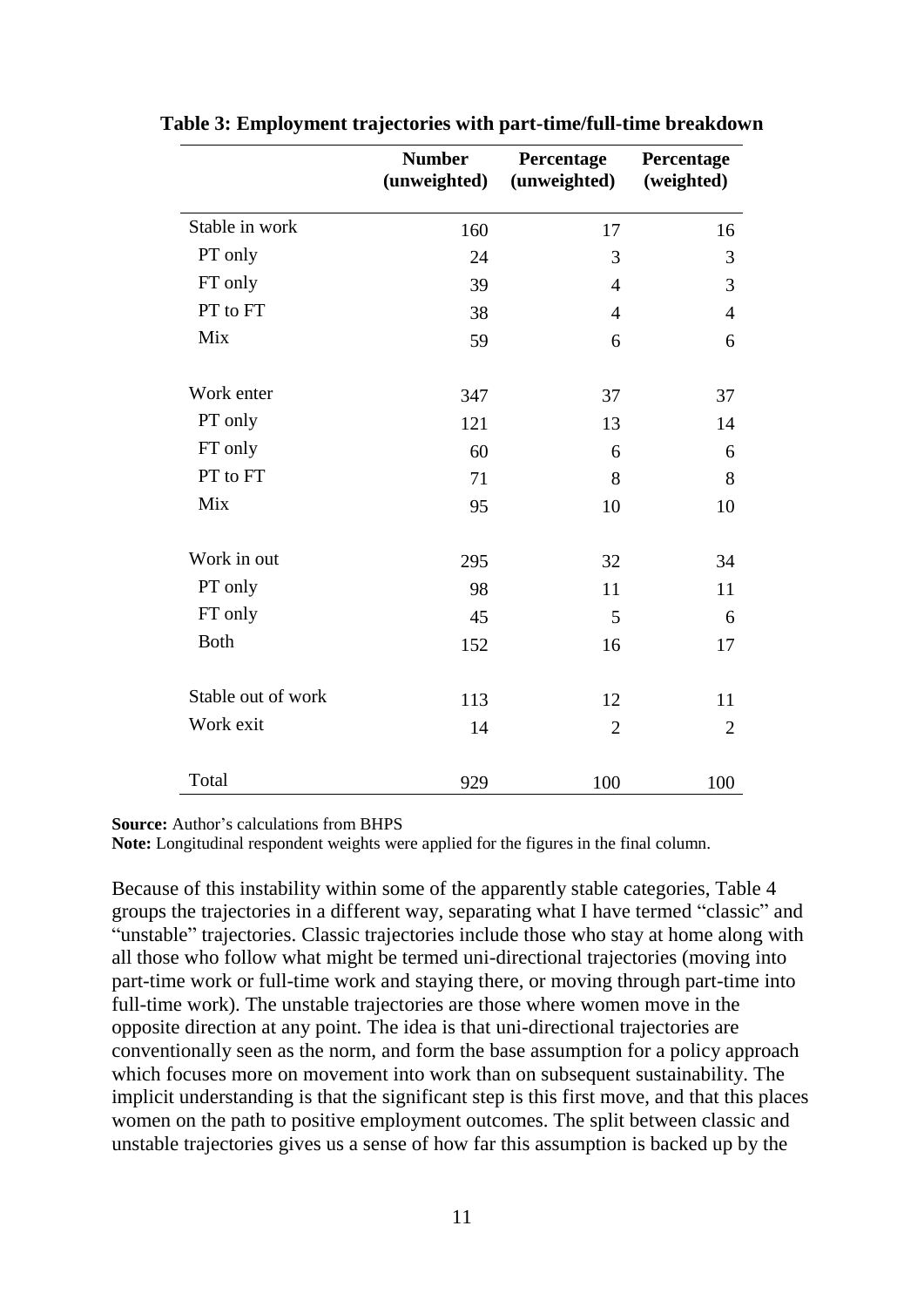evidence. In practice, half of the sample turn out to be following an unstable trajectory.

|                                    | <b>Number</b> | Percentage   | Percentage |
|------------------------------------|---------------|--------------|------------|
|                                    | (unweighted)  | (unweighted) | (weighted) |
| <b>Classic trajectories</b>        | 466           | 50.2         | 48.8       |
| At home throughout                 | 113           | 12.2         | 11.5       |
| Stable PT                          | 24            | 2.6          | 2.6        |
| Stable FT                          | 39            | 4.2          | 3.5        |
| Stable PT then FT                  | 38            | 4.1          | 4.2        |
| Moves into work PT, stays there    | 121           | 13.0         | 13.8       |
| Moves into work FT, stays there    | 60            | 6.5          | 5.7        |
| Moves into PT then FT, stays there | 71            | 7.6          | 7.5        |
|                                    |               |              |            |
| Unstable trajectories              | 463           | 49.9         | 51.3       |
| Stable but mix PT and FT           | 59            | 6.3          | 5.9        |
| Work enter but mix PT and FT       | 95            | 10.3         | 9.8        |
| Work in and out                    | 295           | 31.8         | 33.7       |
| Work exit                          | 14            | 1.5          | 1.9        |

|  |  |  | Table 4: Classic and unstable trajectories |  |  |
|--|--|--|--------------------------------------------|--|--|
|--|--|--|--------------------------------------------|--|--|

**Source:** Author's calculations from BHPS

**Note:** Longitudinal respondent weights were applied for the figures in the final column. Numbers may sum to more than 100 because of rounding.

How does this pattern vary by different groups of women? Among those who were lone parents in the interview following their youngest child"s first birthday, instability is more prevalent – 70% will follow unstable trajectories over the decade, compared to 51% overall. But numbers are very low – a total of just 55 women in our sample are lone parents at this point, preventing much further analysis in this direction (e.g. a more detailed breakdown of trajectories, or a consideration of the impact of repartnering).

It is possible to say more about differences in trajectories by qualification level. Interestingly, if we split mothers into "low-skilled" (maximum O level at the time of birth) and "high-skilled" (A level, vocational or higher education) we find very similar numbers following the two broad trajectory types. Among the low-skilled group, 51% follow classic trajectories, compared to 47% of the high-skilled. This disguises considerable differences in the particular pathways followed, as illustrated in Figure 3. Within the classic group, mothers with more qualifications are much more likely to be in employment, including full-time employment, and much less likely to remain at home throughout. Among the unstable group, mothers with more qualifications are more likely to be unstable but within a working pathway (mixing part-time and full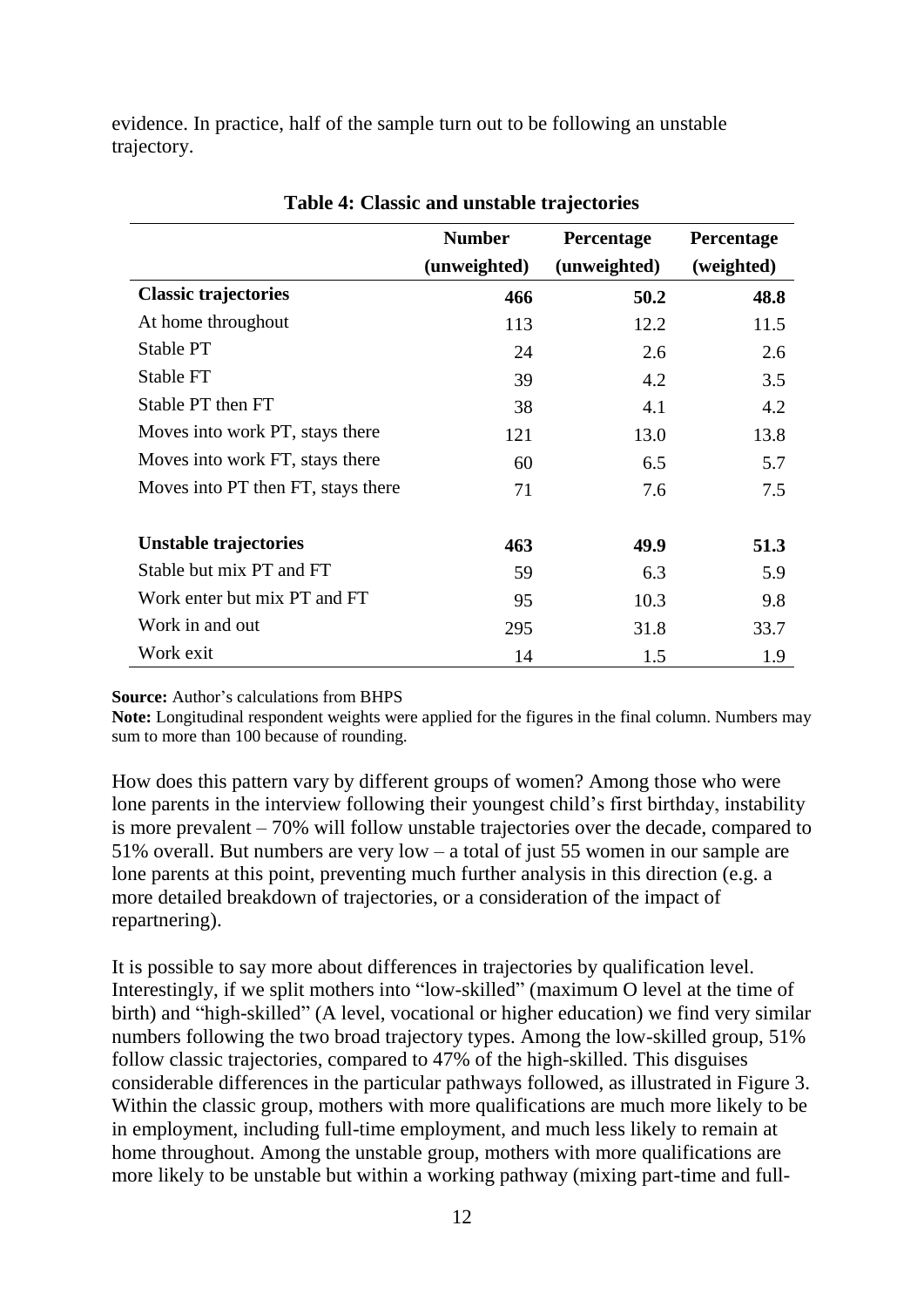time work). However, perhaps surprisingly, a very similar share of high-skilled and low-skilled mothers – around one-third in each case – are found to be moving in and out of work altogether.



**Figure 3: Employment trajectories by qualification level.** 

Notes: N=920. Qualification level is measured as soon after birth as data allow. Data are weighted using longitudinal weights.

To sum up, we find mothers in our sample following a variety of employment pathways. One in three are observed moving in and out of work over the decade after the birth of their youngest child, and this is true of both lower-skilled and higherskilled mothers. An additional 16% stay in employment after entering, but move between full-time and part-time work. The fact that unconventional pathways like these are so common suggests that a heavy focus on the initial move into a job is misplaced and indicates the need for much more consideration of how to make work sustainable. It also suggests that we are likely to see instability in wage and occupational progression. In the next section we go on to explore how far these different employment trajectories are associated with employment outcomes when the youngest child is ten.

### <span id="page-15-0"></span>**5. Employment history and employment outcomes**

#### <span id="page-15-1"></span>*Raw associations*

An examination of employment outcomes at age ten shows big differences between those who were in work when their children were under five and those who were not.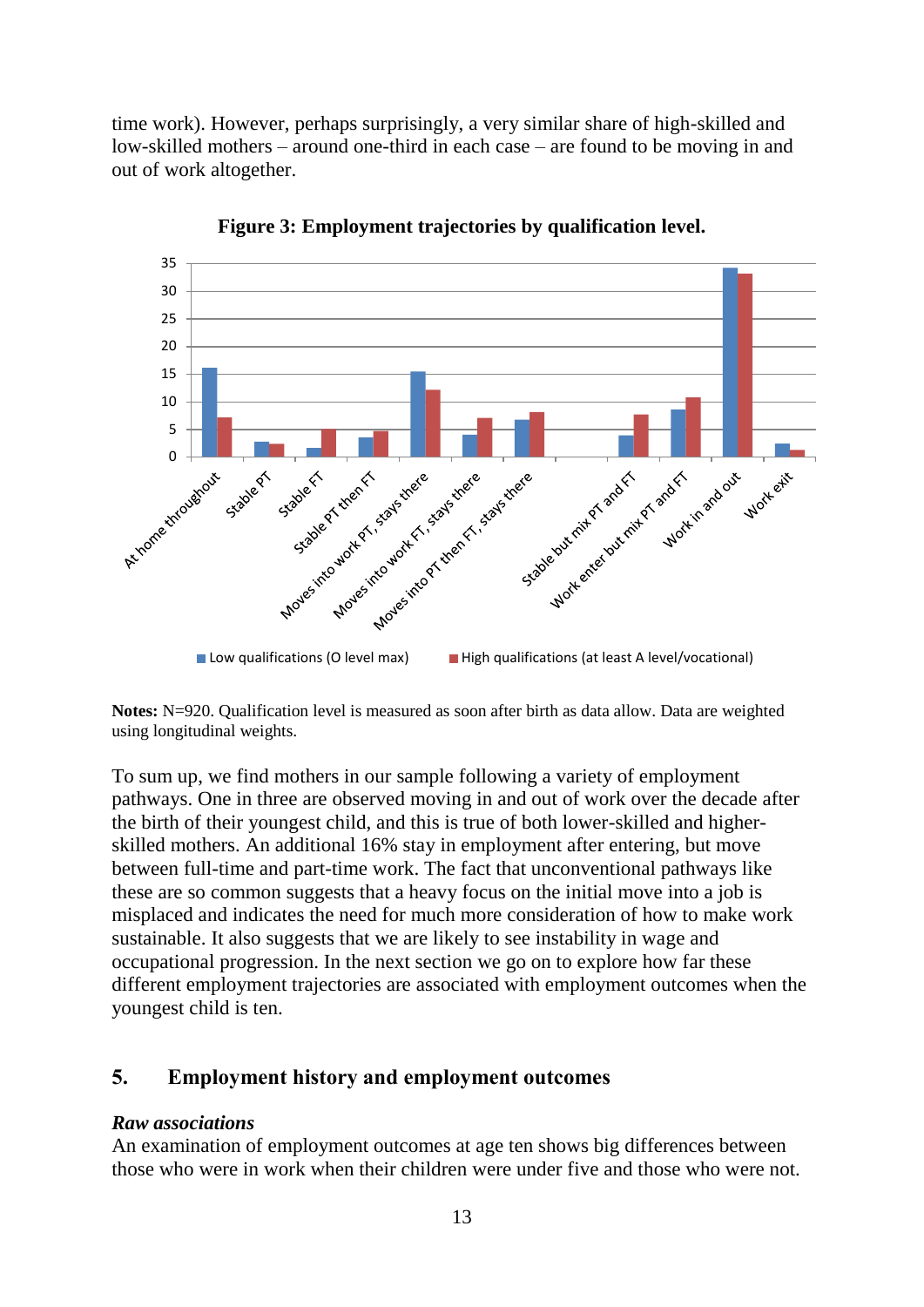Table 5 shows a series of labour market outcomes at ten split by labour market status at three. Those who were in work when their youngest was three are much more likely to be working when the child reaches 10, and (among those working) are more likely to have higher hourly pay, to be a manager or supervisor and to have higher occupational class as measured using the National Statistics Socio-Economic Classification (NS-SEC). The only labour market outcome showing no significant difference at ten by employment status at three is job satisfaction.

|                                                              |                   | <b>All respondents</b> | <b>Maximum O levels</b> |                   | A levels, vocational<br>or more |                   |
|--------------------------------------------------------------|-------------------|------------------------|-------------------------|-------------------|---------------------------------|-------------------|
|                                                              | In work<br>at $3$ | At home<br>at $3$      | In work<br>at $3$       | At home<br>at $3$ | In work<br>at $3$               | At home<br>at $3$ |
| In paid work at $10\,(%)$                                    | 87                | 58                     | 86                      | 50                | 88                              | 68                |
| Median hourly pay $(f,$<br>2007 prices)                      | 8.62              | 6.81                   | 7.29                    | 6.34              | 9.62                            | 7.14              |
| Manager or supervisor<br>(% of those in work)                | 30                | 20                     | 26                      | 11                | 31                              | 29                |
| Managerial and<br>professional class<br>(% of those in work) | 38                | 26                     | 21                      | 10                | 50                              | 41                |
| Job satisfaction<br>(median score; range)<br>from $1-7$ )    | 5.5               | 5.8                    | 5.7                     | 5.7               | 5.4                             | 5.8               |

**Table 5: Employment outcomes when youngest child is ten, by employment status when youngest was three and by education**

**Note:** All figures were calculated using longitudinal weights. T-tests were run using non-weighted data and all differences in bold were found to be significant at the 99% confidence level. For hourly pay the test was run on mean rather than median pay. "Managerial and professional class" refers to the top two categories of the National Statistics Socio-Economic Classification.

Of course this is of little surprise and is just a starting point: those who go back into work early are likely to be those with qualifications as well as a commitment to the labour market. The interesting question is how far this reflects choices made after children were born, rather than other underlying characteristics. A crude second step is to examine these differences for those with low or no qualifications separately from those with higher qualifications. These results are also presented in Table 5, and in Figure 4 which shows the ratio between those at home and at work for all women and for the two skill groups separately. Interestingly, for several of the indicators we see bigger differences for the group of low-skilled mothers

.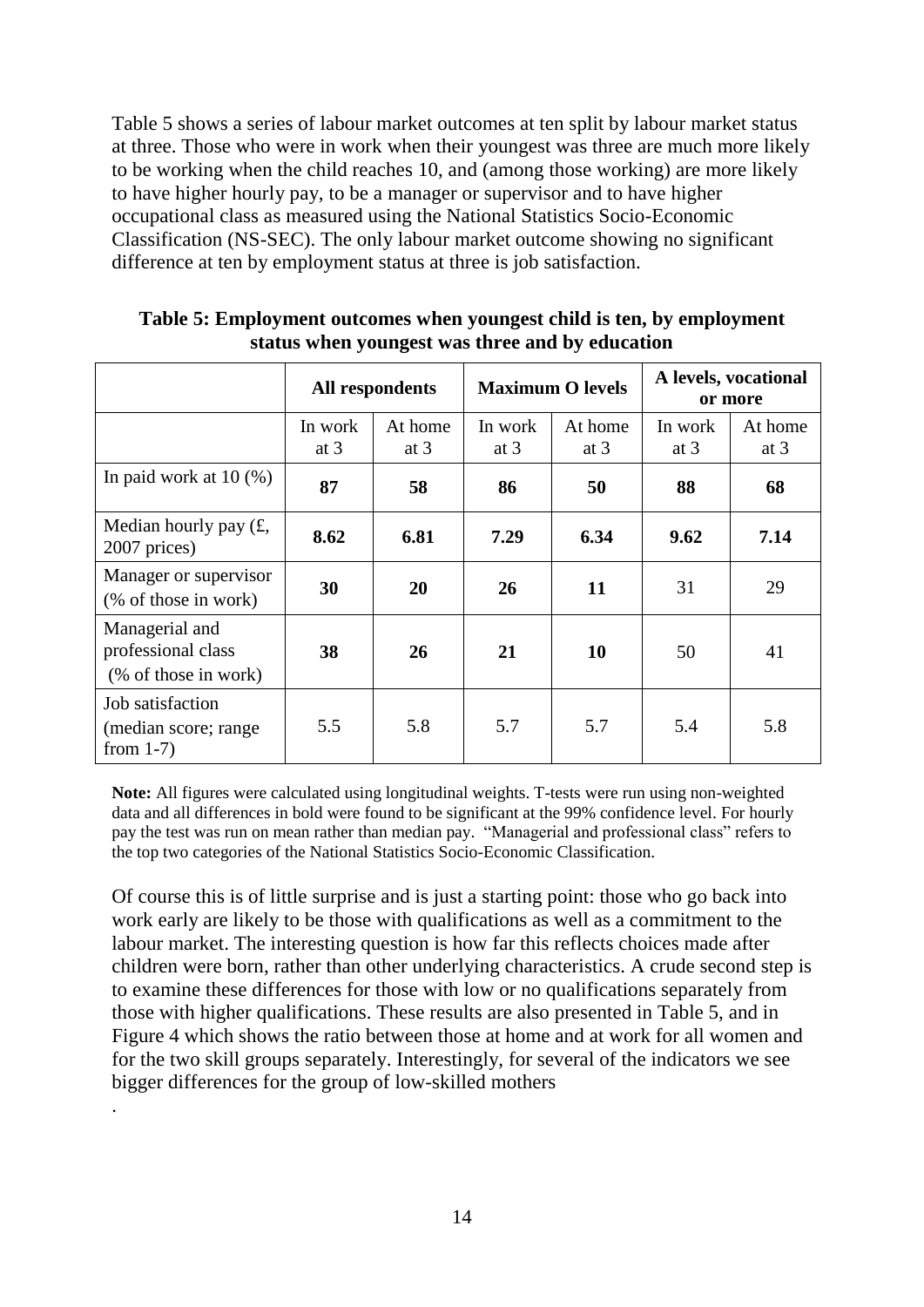### **Figure 4: Differences in maternal employment outcomes when youngest child is ten by employment status seven years earlier.**



**Note:** These ratios show the extent of the difference in employment outcomes at ten between mothers at home and at work when their youngest child was three. For instance, we can see that among lowskilled mothers, those in work when their youngest was three years old were more than twice as likely to be managers or supervisors seven years later.

Still, much of this is likely to be endogenous. Mothers who return to work when their children are young are likely to differ from mothers who stay at home in what Anderson et al. (2003) (p.279) calls "unobservable, wage-enhancing capital"; in particular, they are probably more committed to their careers. The employment they go into may also be different: they may be returning to a job where they have already established firm-specific skills which are not reflected in broad qualification levels.

How do we net out these factors in order to assess the impact of the decisions themselves? One option would be to examine changes in wages or occupational status over time, but this is difficult here because of the nature of the dataset. We rely on the BHPS employment histories to build a sample large enough for analysis, and this means we do not have good data on pay in previous jobs. Other datasets are better for this purpose, and in related work we look at growth in wages using the British Lone Parent Cohort and the Families and Children Study (see Stewart, 2009; Bastagli and Stewart (2011)). Here, we simply try to control for all the measurable factors likely to drive both the pathway and the later outcomes, to see whether we can identify an independent impact of the pathway. However, we must accept that our estimated coefficients will be biased upwards if there are unobserved confounding variables not captured by our controls.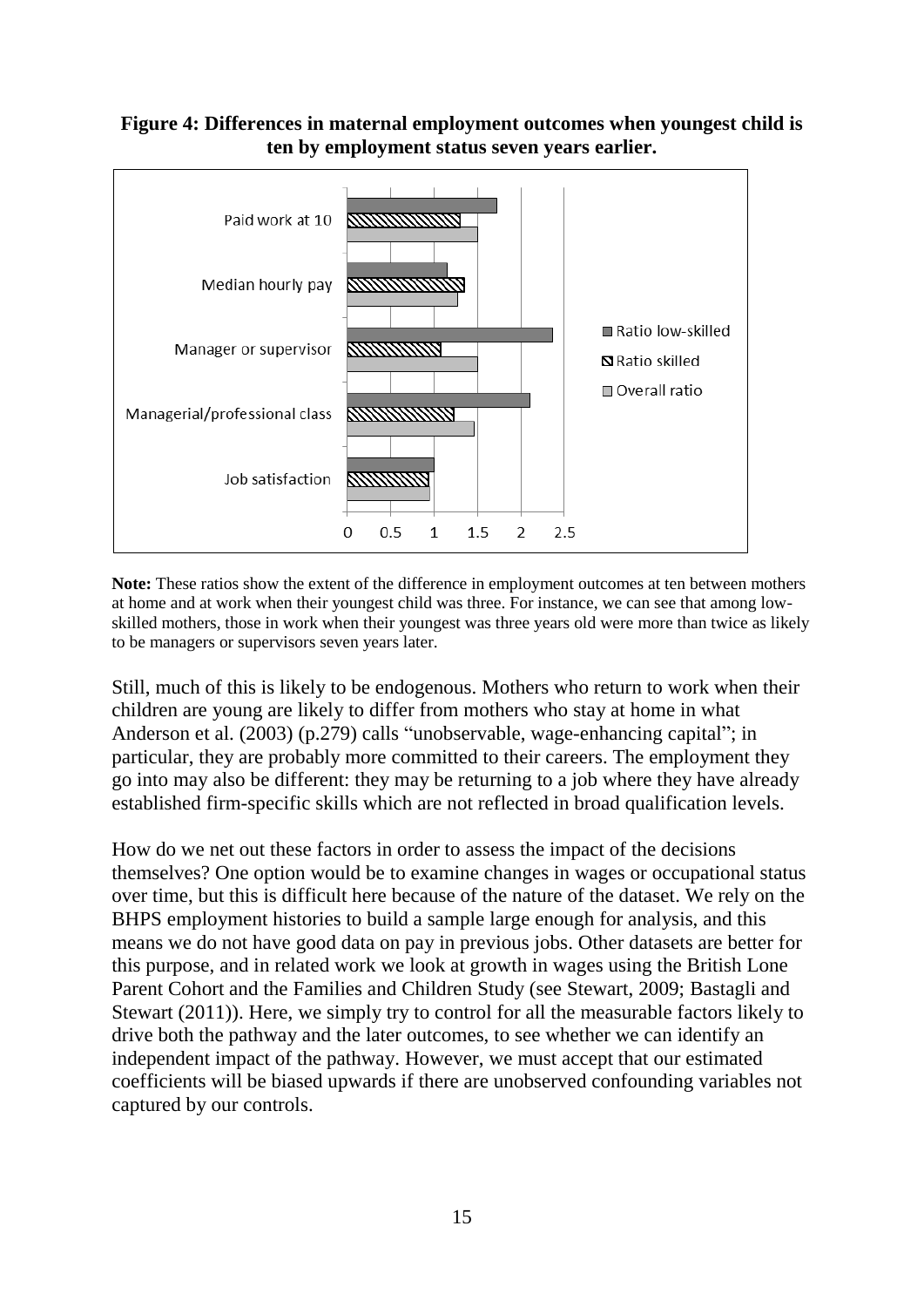### <span id="page-18-0"></span>*Employment status*

We examine four employment outcomes at the point at which the youngest child is ten: whether or not a mother is in paid work; the hourly wage; job satisfaction; and occupational classification. The first three outcomes are analysed using regression techniques (see below for discussion of occupational classification). In the regressions, our aim is to control for all factors which are likely to drive both the employment trajectory and the outcome, to identify whether an association between the two remains which is not explained by these other factors. Thus all the regressions control for educational qualifications at birth, years of work experience prior to the birth, potential work experience (age), the number of children, and whether or not the household were owner-occupiers at birth.<sup>3</sup> This last is intended to capture otherwise unobserved work commitment: those who have bought their own home may act differently as a result of the pressure of a mortgage, while the act of buying a property (and the fact that a bank was willing to put up the money) is also likely to be a reflection of pre-existing motivation. We also include a set of dummies for the year of birth of the youngest child to control for the fact that mothers are facing different employment conditions than each other when their children are the same age. We also considered including lone parent status close to the time of birth, but decided that this variable was most likely to influence later employment outcomes *via* its effect on employment trajectory rather than having an independent additional effect. (In practice, this variable was in any case insignificant in all models except some job satisfaction models.)

Table 6 shows predicted probabilities for employment status at ten, the results of logit regression. Predicted probabilities are presented for women with a number of alternative characteristics, dependent on the point at which they were first observed in work after the birth (regardless of the later trajectory). The characteristics which vary are educational background and housing tenure around the time of birth; these are the variables which showed up as significantly associated with employment status at ten. Other variables are set as constant across all the groups: women are assumed to have two children, be of average age and have average levels of work experience prior to birth.

It is clear, first, that within each educational and tenure group the likelihood of employment at ten is greater for those who returned to work earlier. However, the differences between those observed entering work before three and those observed between three and five are generally not very large (in fact in all cases the 95% confidence intervals overlap for these categories).

 $\overline{a}$ 3

Both tenure and qualifications are only measurable at birth if the child was born in 1991 or afterwards; if earlier we measure these at the time of the first BHPS interview in 1991.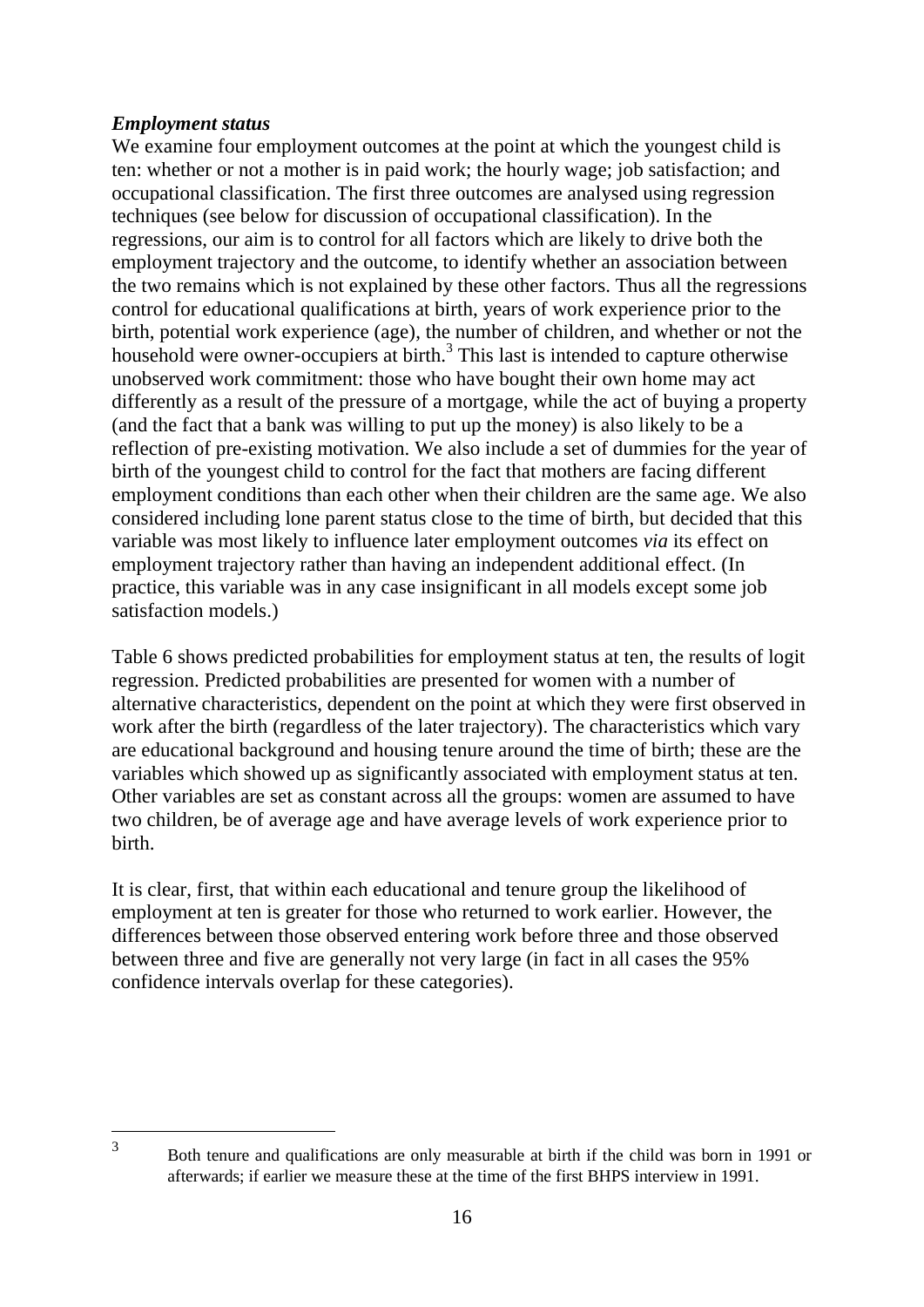| Top qualification<br>(at birth) | <b>First observation</b><br>in work | <b>Housing tenure:</b><br>private or social<br>renting | <b>Housing tenure:</b><br>owner-occupier |
|---------------------------------|-------------------------------------|--------------------------------------------------------|------------------------------------------|
| <b>No qualifications</b>        | Before age 3                        | 0.82                                                   | 0.92                                     |
|                                 | Between 3 and 5                     | 0.67                                                   | 0.83                                     |
|                                 | Not before 6                        | 0.25                                                   | 0.45                                     |
| O level                         | Before age 3                        | 0.85                                                   | 0.93                                     |
|                                 | Between 3 and 5                     | 0.71                                                   | 0.86                                     |
|                                 | Not before 6                        | 0.29                                                   | 0.50                                     |
| <b>Advanced or</b>              | Before age 3                        | 0.87                                                   | 0.94                                     |
| vocational<br>qualifications    | Between 3 and 5                     | 0.75                                                   | 0.88                                     |
|                                 | Not before 6                        | 0.33                                                   | 0.55                                     |
| <b>Degree</b>                   | Before age 3                        | 0.91                                                   | 0.96                                     |
|                                 | Between 3 and 5                     | 0.82                                                   | 0.92                                     |
|                                 | Not before 6                        | 0.43                                                   | 0.65                                     |

**Table 6: Predicted probabilities for being in work when youngest child is ten**

Notes: Binary logit regression. N=911. R squared=0.24. Year dummies included. All women are assumed to have two children, be of average age and have average levels of work experience prior to the birth. "First observation in work" refers to just that, regardless of the later trajectory; that is, those who will subsequently leave employment again are also included.

Second, the point of return is more strongly associated with later outcome for those with lower levels of qualifications and for those who do not own their homes. Among mothers who both have a degree and are owner-occupiers there is a negligible difference between the "before three" group (96% in employment at ten) and the "3- 5" group (92%). Even among those still not observed in work by the sixth birthday, 65% of mothers in this category will be working at the interview after the child turns ten. In contrast, for mothers with no qualifications and living in social housing or renting privately, being observed in work before three increases the probability of working at ten more than three-fold compared to a mother not observed working in the first five years (a probability of 82% compared to 25%). Note that mothers with a degree but living in rented accommodation look almost identical in their probability of working to mothers with no qualifications but living in owner-occupied housing.

What can we take from these results? One interpretation is that encouraging mothers into work relatively quickly after the birth of a child really is a sensible way to increase their probability of employment later on, and that this is particularly important for mothers with lower or no qualifications, and for those who live in rented housing. A second interpretation is that within each qualification and tenure group the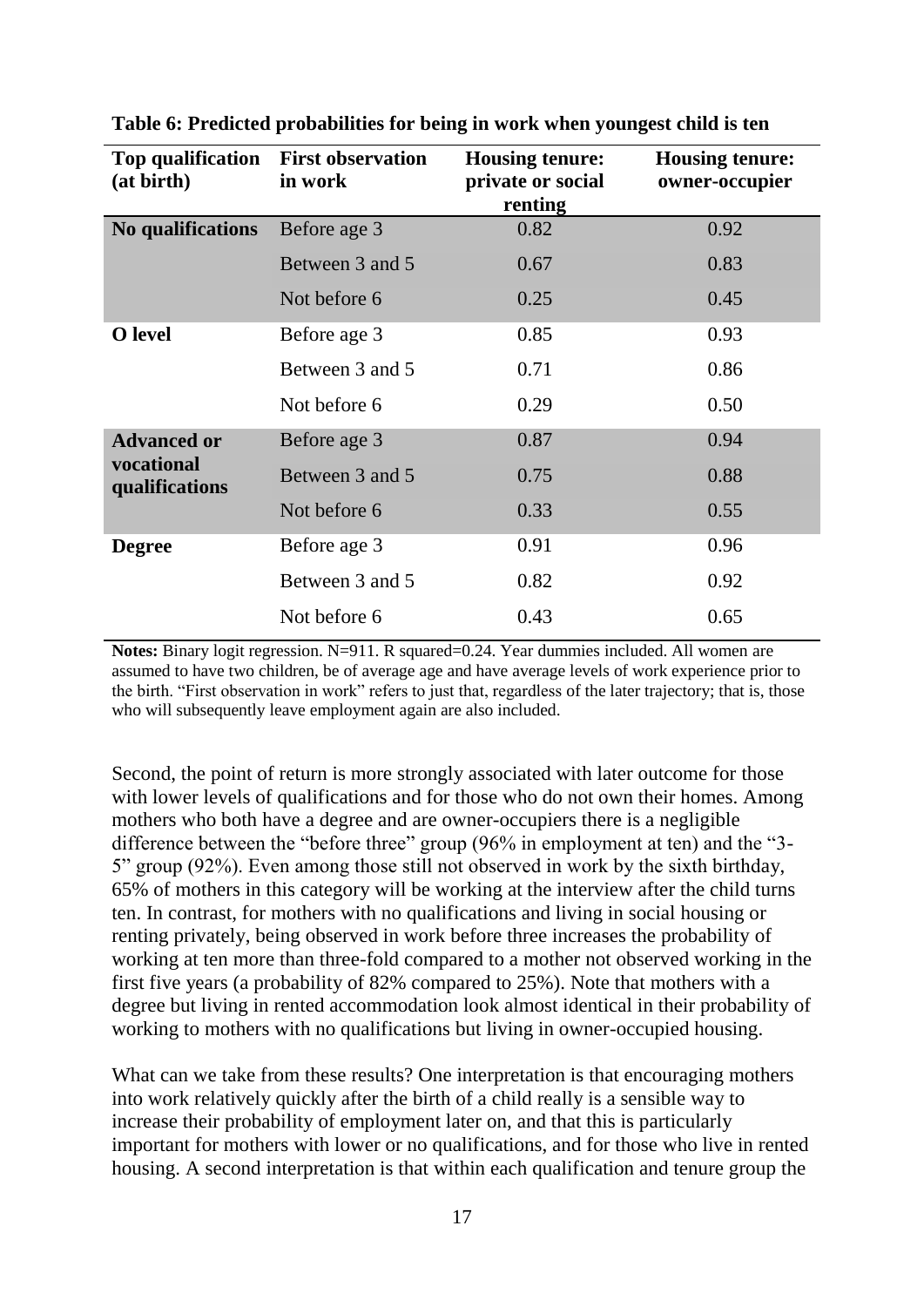mothers who returned earlier are simply different from those who did not in ways that we still have not managed to control for, and that these results offer no more than a description of the underlying work motivation of women in different categories. The owner-occupier variable appears to be capturing some of these differences in motivation, but it is unlikely that it is successfully picking up all of it.

The most plausible (if rather unsatisfactory) answer is that the truth lies somewhere in the middle. Differences in probabilities will to some extent reflect differences between women, so we would be naïve to assume that a mother's probability of employment at ten would be increased as much as three-fold if she had only entered employment earlier. But at the same time the scale of these differences are unlikely to be explained entirely by differences in hidden characteristics. It is clearly likely that the act of working would increase the future likelihood of employment through familiarity, expanded networks and contacts and exposure to other work-orientated peers. If maternal employment as a child approaches secondary school age is itself an important policy goal, encouraging and facilitating employment in the earlier years may then be sensible, with particular reason to focus on women with few qualifications and on women living in rented housing. In the following sub-sections we go on to look at the *quality* of work in these jobs at ten – how well they are paid, their job satisfaction and occupational status – and whether these indicators are associated with earlier pathways.

#### <span id="page-20-0"></span>*Wages*

Table 7 shows the results of OLS regressions run to estimate the association between employment pathway after the birth and hourly wages a decade on. In these regressions dummy variables were included to capture three "classic" and one unstable pathway – returning to work by the interview before the child"s third birthday and being observed consistently in work thereafter (the control group); returning after the third but before the sixth birthday; returning after the sixth birthday; and moving in and out of work over the decade. Regressions were run on the sample as a whole and then separately for women with higher qualifications (at least advanced or vocational) and those with lower qualifications (maximum O level equivalent).

Because the regressions are run on the log of hourly wages, the coefficients can be simply interpreted in percentage terms. Thus entering stable work between three and five is associated with an hourly wage 21% lower than entering before three, while entering after five is associated with a reduction of 27%. Moving in and out of employment over the decade appears to carry a similar penalty of 26%. Note that these coefficients are relatively small in comparison to the benefits associated with higher education (wages 63% higher) but are considerably larger than those associated with advanced or vocational qualifications (13%). They are also larger than the 17% penalty for part-time working.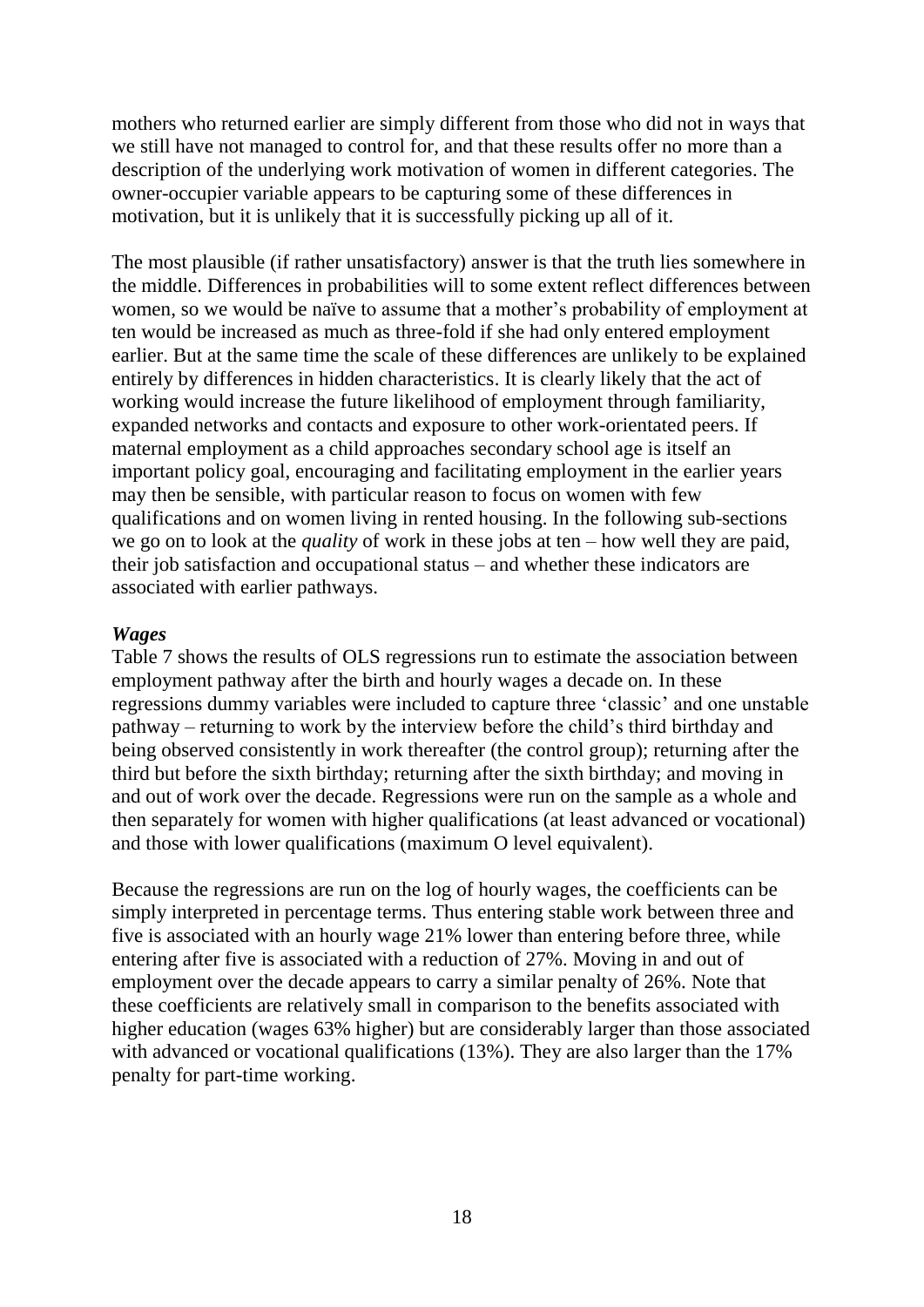|                                                                                       | All<br>observations | <b>High skilled</b><br>only | <b>Low skilled</b><br>only |  |  |  |  |
|---------------------------------------------------------------------------------------|---------------------|-----------------------------|----------------------------|--|--|--|--|
| Trajectory groups (control: enters work before the child is 3 and stays there*)       |                     |                             |                            |  |  |  |  |
| Enters work 3 to 5 and stays there*                                                   | $-0.21$             | $-0.25$                     | $-0.13$                    |  |  |  |  |
|                                                                                       | $(-4.22)$           | $(-3.29)$                   | $(-2.13)$                  |  |  |  |  |
| Enters work after 5 and stays there*                                                  | $-0.27$             | $-0.32$                     | $-0.21$                    |  |  |  |  |
|                                                                                       | $(-4.54)$           | $(-3.47)$                   | $(-3.36)$                  |  |  |  |  |
| Moves in and out of work                                                              | $-0.26$             | $-0.33$                     | $-0.14$                    |  |  |  |  |
|                                                                                       | $(-6.03)$           | $(-5.33)$                   | $(-2.23)$                  |  |  |  |  |
| <b>Control variables</b>                                                              |                     |                             |                            |  |  |  |  |
| Maximum education at child's birth                                                    |                     |                             |                            |  |  |  |  |
| (control=no qualifications except middle column where control is Advanced/vocational) |                     |                             |                            |  |  |  |  |
| <b>Higher Education</b>                                                               | 0.63                | 0.50                        |                            |  |  |  |  |
|                                                                                       | (9.89)              | (8.03)                      |                            |  |  |  |  |
| Advanced/vocational qualifications                                                    | 0.13                |                             |                            |  |  |  |  |
|                                                                                       | (3.06)              |                             |                            |  |  |  |  |
| O level equivalent                                                                    | 0.04                |                             | 0.05                       |  |  |  |  |
|                                                                                       | (0.89)              |                             | (1.05)                     |  |  |  |  |
| Owner-occupier at birth                                                               | 0.02                | $-0.04$                     | 0.08                       |  |  |  |  |
|                                                                                       | (0.58)              | $(-0.55)$                   | (1.68)                     |  |  |  |  |
| Part-time at 10                                                                       | $-0.17$             | $-0.18$                     | $-0.16$                    |  |  |  |  |
|                                                                                       | $(-5.00)$           | $(-3.61)$                   | $(-3.37)$                  |  |  |  |  |
| Number of children                                                                    | 0.02                | 0.07                        | $-0.02$                    |  |  |  |  |
|                                                                                       | (0.58)              | (1.68)                      | $(-0.78)$                  |  |  |  |  |
| Age                                                                                   | 0.04                | 0.002                       | 0.12                       |  |  |  |  |
|                                                                                       | (0.76)              | (0.02)                      | (1.67)                     |  |  |  |  |
| Age squared                                                                           | $-0.0004$           | 0.0002                      | $-0.001$                   |  |  |  |  |
|                                                                                       | $(-0.55)$           | (0.18)                      | $(-1.65)$                  |  |  |  |  |
| Years of work experience prior to birth                                               | 0.008               | 0.003                       | 0.02                       |  |  |  |  |
|                                                                                       | (0.73)              | (0.19)                      | (1.23)                     |  |  |  |  |
| Years of prior work experience squared                                                | $-0.0006$           | $-0.0003$                   | $-0.001$                   |  |  |  |  |
|                                                                                       | $(-0.90)$           | $(-0.31)$                   | $(-1.14)$                  |  |  |  |  |
| Year dummies                                                                          | Yes                 | Yes                         | Yes                        |  |  |  |  |
| R squared                                                                             | 0.38                | 0.40                        | 0.27                       |  |  |  |  |
| N                                                                                     | 569                 | 338                         | 231                        |  |  |  |  |

#### **Table 7: Regression results for log hourly wages when youngest child is ten (OLS)**

**Notes:** Results of OLS regressions run with robust standard errors. Bold type indicates significance at the 1% level; bold and italics indicates significance at 5% level. Tstatistics are given in brackets. \* "Stays there" means is observed in work in every annual snapshot thereafter.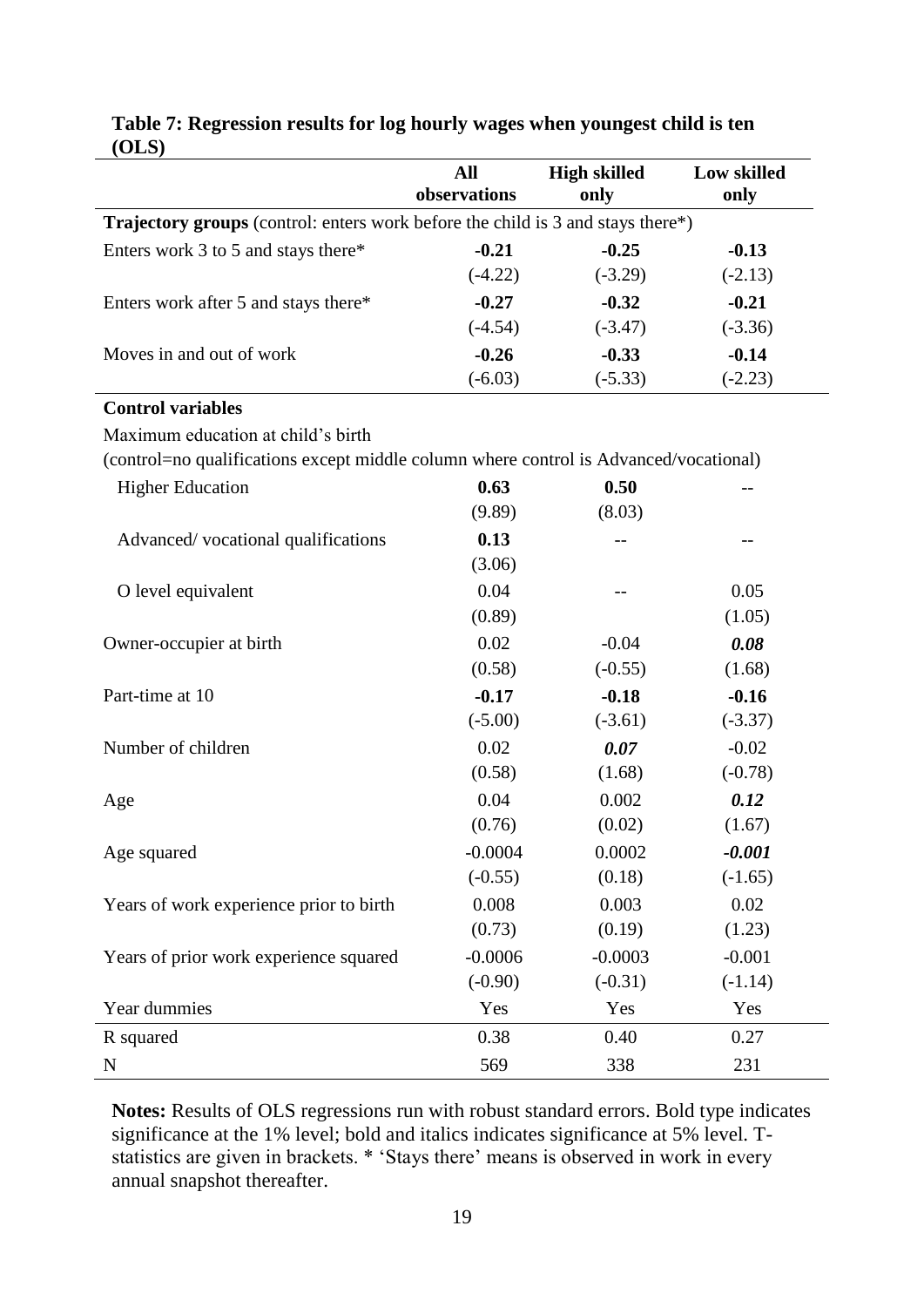The next question is whether this holds true for everyone, whatever their qualification levels. In fact, as the second and third columns of Table 7 show, while all the trajectories are significantly associated with wages at ten for both higher and lower skilled women, the coefficients are much larger for the higher skilled. For those with at least advanced or vocational qualifications, entering work between three and five is associated with a 25% reduction in the hourly wage at ten compared to those with a steady employment record; for those with maximum O levels the equivalent penalty is 13%. Similarly, those entering after five have wages which are 32% lower for the more highly qualified group and 21% lower for the less qualified. The biggest difference is for those who move in and out of work over the decade; 33% lower for the skilled group and just 14% lower for those with O levels or no qualifications.

One possible explanation for the lower penalty associated with an unstable pathway or later return for the less qualified is that the introduction of the National Minimum Wage in 1999 placed a floor on wages at the bottom of the distribution. If all jobs pay at least the NMW, and if employers make up for the cost of the NMW in part by flattening wage-growth profiles for low-paid workers, the penalty for reduced experience or an unstable work record will be limited: a worker can leave the labour market confident that the job they return to will pay at least the minimum wage. To investigate this we run regressions separately for mothers whose youngest child reaches ten before 1999, and those whose work history includes at least one year post-1999 (the youngest child reaches ten in 2000 or later). If the NMW is having the anticipated effect, we would expect penalties for time out of work to be smaller in the later than the earlier period for the low-skilled group, while the difference in penalty between high- and low-skilled women should be more marked in the later period. As Table 8 shows, neither pattern emerges clearly from the data. The analysis is somewhat compromised by small sample size, but it is clear that the penalties associated with time out of work were larger for more highly skilled than for lower skilled women even prior to the introduction of the NMW.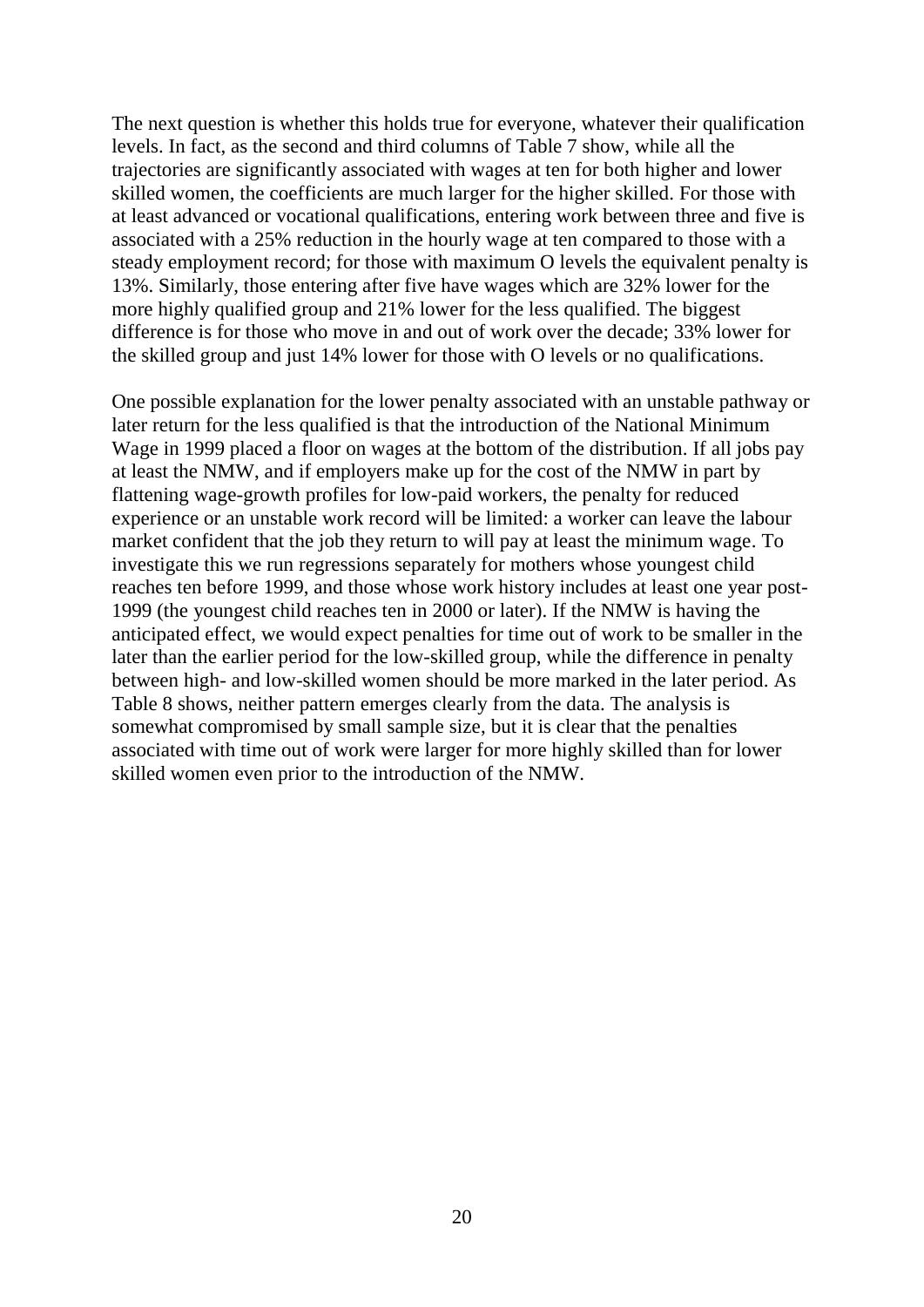|                                                                | <b>Full sample</b> |           |           | <b>High-skilled</b> |           | Low-skilled |
|----------------------------------------------------------------|--------------------|-----------|-----------|---------------------|-----------|-------------|
|                                                                | Youngest           | Youngest  | Youngest  | Youngest            | Youngest  | Youngest    |
|                                                                | is ten             | is ten    | is ten    | is ten              | is ten    | is ten      |
|                                                                | 1991-              | 2000-     | 1991-     | 2000-               | 1991-     | 2000-       |
|                                                                | 1999               | 2007      | 1999      | 2007                | 1999      | 2007        |
| Control: enters work before the child is three and stays there |                    |           |           |                     |           |             |
| <b>Enters work 3 to</b>                                        | $-0.10$            | $-0.27$   | $-0.10$   | $-0.30$             | $-0.05$   | $-0.22$     |
| 5 and stays there                                              | $(-1.7)$           | $(-3.4)$  | $(-0.97)$ | $(-2.87)$           | $(-0.76)$ | $(-1.96)$   |
| <b>Enters work</b>                                             | $-0.18$            | $-0.31$   | $-0.22$   | $-0.44$             | $-0.19$   | $-0.16$     |
| after 5 and stays                                              | $(-2.76)$          | $(-2.47)$ | $(-2.09)$ | $(-2.42)$           | $(-2.77)$ | $(-1.13)$   |
| there                                                          |                    |           |           |                     |           |             |
| <b>Moves in and</b>                                            | $-0.26$            | $-0.22$   | $-0.38$   | $-0.26$             | $-0.11$   | $-0.12$     |
| out of work                                                    | $(-3.91)$          | $(-3.9)$  | $(-3.56)$ | $(-3.39)$           | $(-1.22)$ | $(-1.17)$   |
| N                                                              | 268                | 267       | 140       | 179                 | 0.30      | 0.30        |
| <b>R</b> squared                                               | 0.48               | 0.38      | 0.39      | 0.43                | 128       | 88          |

**Table 8 Trajectory coefficients for pre-NMW and post-NMW samples.**

**Notes:** Results of OLS regressions run with robust standard errors. The same control variables as in Table 7 were included. Bold type indicates significance at the 1% level; bold and italics indicates significance at 5% level. T-statistics are given in brackets.

#### <span id="page-23-0"></span>*Job Satisfaction*

Our third employment outcome, job satisfaction, was the only outcome to show no significant differences by earlier employment status in the raw associations presented in Table 5. It is perhaps of no surprise then that none of our trajectories turn out to be significant in the regression analysis. Job satisfaction does not appear to be explained by length of time or stability in work, or indeed by qualification levels. In fact, just two of the variables in the job satisfaction model were significant (both at the 5% but not the 1% level): higher skilled mothers were found to have somewhat higher job satisfaction if they worked part-time, and lower-skilled mothers had lower job satisfaction if they were lone parents.

### <span id="page-23-1"></span>*Socio-economic classification*

The final employment outcome we have available is socio-economic occupational classification (NS-SEC). We are interested in whether a stable employment history enables women to climb up the occupational scale, moving (for example) from routine to semi-routine occupations, or from semi-routine jobs to jobs with managerial responsibilities. Does a steady position on the supermarket checkout lead on to a supervisory role? However, here problems of endogeneity become particularly acute. Managerial and professional positions are likely to offer much greater stability than lower-skilled occupations, so trying to predict NS-SEC status at ten on the basis of employment pathway during the previous decade seems ill-advised – more so than predicting wage levels or job satisfaction because this indicator is blunter (showing less variation) and because it is more static over time.

We do however have the advantage of knowing women's occupational status in each year they are employed (although there are missing observations), not just in the years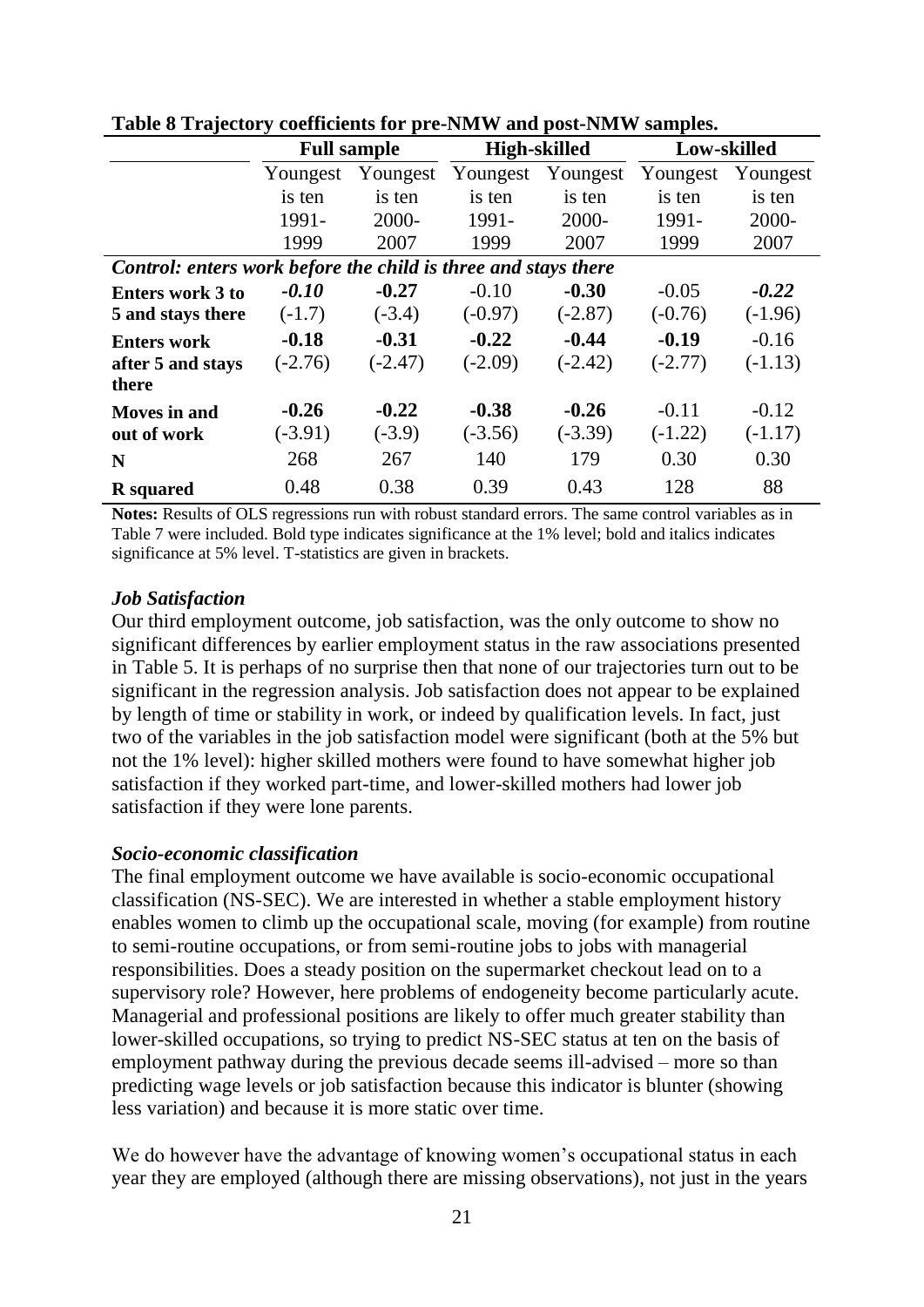they are employed after 1991 (as is the case for wage and job satisfaction). Hence we take a slightly different approach here, and examine movement in NS-SEC occupational status over time. Table 9 presents results for movement in occupational status for two groups of women – those observed in work at the observation after the child"s third birthday and at every observation thereafter, and those seen moving in and out of work over time.

|                          | Occupational<br>status Year 3/first |                | <b>Observed moving</b><br>up over decade |        | <b>Observed moving</b><br>down over decade |        |
|--------------------------|-------------------------------------|----------------|------------------------------------------|--------|--------------------------------------------|--------|
|                          |                                     |                |                                          |        |                                            |        |
|                          | observation in                      |                | (%)                                      |        | (%)                                        |        |
|                          | work $(\% )$                        |                |                                          |        |                                            |        |
|                          | Stable                              | In and         | Stable                                   | In and | Stable                                     | In and |
|                          | work                                | Out            | work                                     | Out    | work                                       | Out    |
| <b>Higher</b>            | 3                                   | $\overline{0}$ |                                          |        | 30                                         | 100    |
| managerial/              |                                     |                |                                          |        |                                            |        |
| professional             |                                     |                |                                          |        |                                            |        |
| Lower managerial/        | 27                                  | 14             | 10                                       | 5      | 14                                         | 36     |
| professional             |                                     |                |                                          |        |                                            |        |
| <b>Intermediate</b>      | 23                                  | 20             | 44                                       | 30     | 9                                          | 43     |
|                          |                                     |                |                                          |        |                                            |        |
| <b>Small emplyrs and</b> | 8                                   | 10             | 46                                       | 38     | 8                                          | 15     |
| own account wrkrs        |                                     |                |                                          |        |                                            |        |
| <b>Lower supervisory</b> | $\overline{7}$                      | 5              | 30                                       | 8      | 30                                         | 77     |
| and technical            |                                     |                |                                          |        |                                            |        |
| Semi-routine             | 17                                  | 24             | 40                                       | 50     | 8                                          | 17     |
|                          |                                     |                |                                          |        |                                            |        |
| <b>Routine</b>           | 14                                  | 27             | 66                                       | 62     |                                            |        |
|                          |                                     |                |                                          |        |                                            |        |
|                          |                                     |                |                                          |        |                                            |        |
| Total $(\% )$            | 100                                 | 100            | 35                                       | 40     | 11                                         | 23     |
| N                        | 288                                 | 270            | 101                                      | 107    | 32                                         | 63     |

| Table 9 Occupational status and occupational progression for two groups of |  |
|----------------------------------------------------------------------------|--|
| women                                                                      |  |

**Notes:** 'Stable work' group are those observed in work when the child is three and in every observation thereafter. "In and out" are those who move in and out of work over the decade. For the first group occupational status is measured when the child is three and when the child is ten; for the second group the first and last possible observations are used for each individual.

The first two columns show that, as expected, starting points are rather different, with much greater likelihood of starting in higher status occupations for those who will remain in stable work. What we are interested in is the likelihood of progression over the decade. For the stable group, the third column indicates good rates of upward mobility, while the fifth column shows much more limited likelihood of moving downward: for example, 46% of those starting in an intermediate profession moved up to a managerial or professional position over the period, compared to 9% who moved down to a lower classified job. For the women following a less stable pathway, the likelihood of upward movement out of most employment categories looks almost as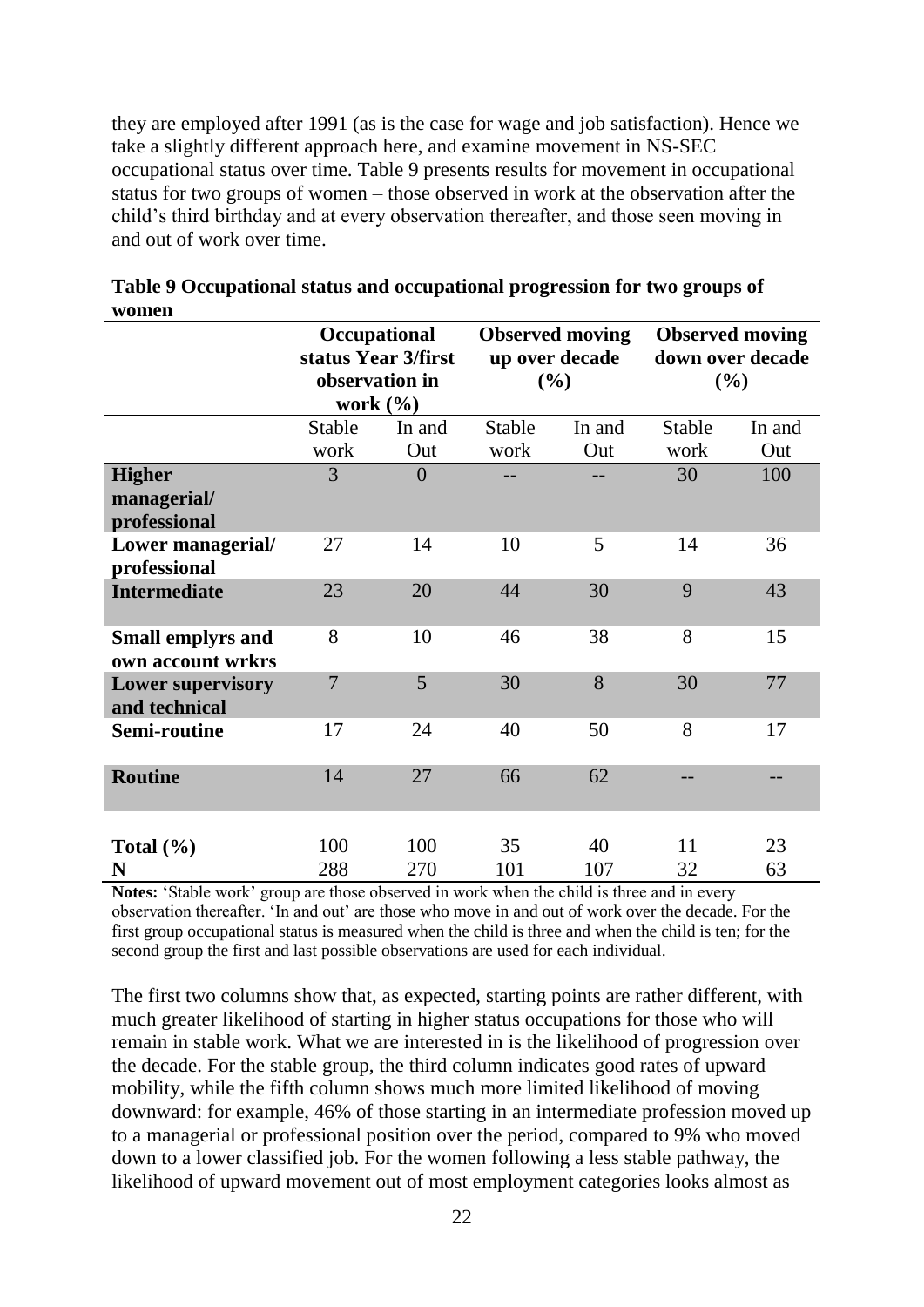high, with strong rates of upward mobility out of routine and semi-routine jobs in particular: half of those starting in a semi-routine job will progress to a job with a higher classification. Overall, 40% of the in-and-out group move up over time, compared to 35% of the stable group, although this partly reflects the lower starting point, with more headroom to grow into.

However (and despite the lower starting point), *downward* mobility is also much more likely for the in-and-out group than for the stable workers. Rates of downward movement are markedly higher in all categories, and affect 23% of the in-and-out workers overall, compared to just 11% of those in stable employment.

## <span id="page-25-0"></span>**6. Conclusions**

The analysis presented in this paper used data from Britain's longest running household panel survey to explore whether moving into work soon after the birth of a child has a measurable impact on later employment outcomes, for women with few qualifications as well as for those with advanced or higher education. It asked two sub-questions. First, do mothers on the whole remain in employment once they have taken a job? And do wages and other employment outcomes further down the line reflect the pathway taken? For simplicity, the analysis concentrated on pathways and outcomes after the birth of the youngest child.

With respect to the first question, we found that most mothers do not follow a smooth one-way movement into work. Employment trajectories are volatile, and this is true for mothers with qualifications as well as for those without. Overall, half of the sample were found to be following what we termed an "unstable" trajectory, including one in three observed moving in and out of work over the decade. These figures were very similar for both higher-skilled and lower-skilled mothers, with 33-34% in the inand-out category in each case. Because the analysis is based on annual snapshots rather than continuous employment histories, the figures are likely to be conservative estimates.

What of the impact on employment outcomes when the youngest child is ten? Despite employment instability, it is clear that mothers who return to work sooner after the child"s birth are much more likely to be observed in work when the child is ten, even after including all available control variables. This is true across skill levels, but an earlier return appears most important in predicting later employment for mothers who are more disadvantaged – those who have few or no qualifications and do not own their own homes.

When we examine wages, the story is rather different. Here, more time at home or a broken trajectory has the largest impact on more highly qualified women. Among women with at least advanced or vocational qualifications, wages when the youngest child is ten are 32% lower for those who returned to stable employment after the child turned five than for those who returned before the child"s third birthday, and 33%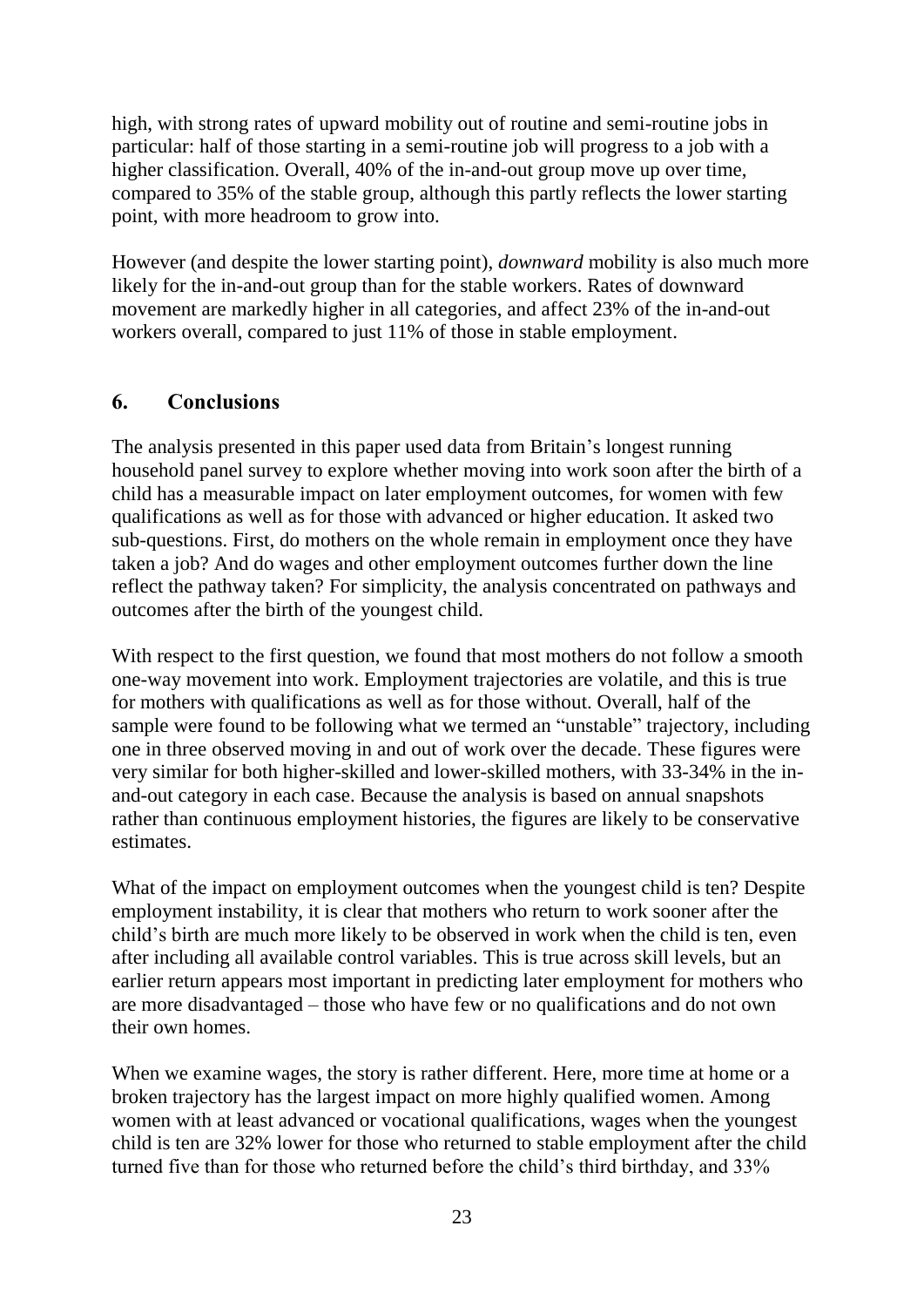lower for those observed moving in and out of work over the period. ("Stable" work means that we observed the mother in employment in each annual snapshot after the initial return.) For the lower skilled group, apparent wage penalties were also identified but they were substantially smaller, as human capital theory would predict: a 21% penalty for returning after five compared to before three, and a 14% penalty for moving in and out of work. Note that these estimates should be seen as upper bounds, both because the coefficients are almost certainly biased upwards by unobserved confounding variables (such as passion for one"s job), and because of an endogeneity problem: women are more likely to remain in jobs which offer good prospects, so to some extent the wage trajectory will drive the employment pathway, as well as vice versa.

Because the endogeneity problem seems particularly acute with regard to occupational status, this part of the analysis stuck to a descriptive approach, simply tracking upward and downward occupational mobility over the decade for those observed consistently in employment from three to ten and for those seen moving in and out of work. Upward mobility was found to be reassuringly common for both groups, with 35% of stable workers and 40% of the in-and-out group moving to a higher status job over the period. But downward mobility was much more prevalent among those moving in and out of work – 23% moved down in status, compared to 11% of the stable workers.

Finally, the fourth employment outcome we looked at, job satisfaction when the youngest child is ten, showed no association with employment pathway for women in either skill category.

What do we take away from this analysis? First, the fact that results differ substantially for women with different qualification levels confirms the importance of differentiated analysis; the average effects identified in much of the existing analysis of gender and family gaps disguise important heterogeneity.

Second, the typology of employment pathways presents a challenge to conventional wisdom about common employment trajectories after birth. If unstable pathways are the norm, even after the birth of a *youngest* child, this points to the need for much more focus on employment sustainability as well as on initial entry. The dominance of unstable pathways also carries implications for related policies which are based on the assumption that stable employment is standard. The childcare tax credit, for example, is payable only where all resident parents work, so a mother moving out of a job is likely to have to disrupt her child's care arrangements. In a world in which movement in and out of work is the norm (and given what we know about the importance of continuity of care for children) a subsidy paid directly to the provider or a demandside payment which included non-working parents would be a better design.

Third, there is some evidence here that early employment may have long-term payoffs, even for women with few qualifications. Working in the pre-school years seems to have the greatest impact on the likelihood of employment at ten for the more disadvantaged, and wages are higher at ten for those who have been in stable work for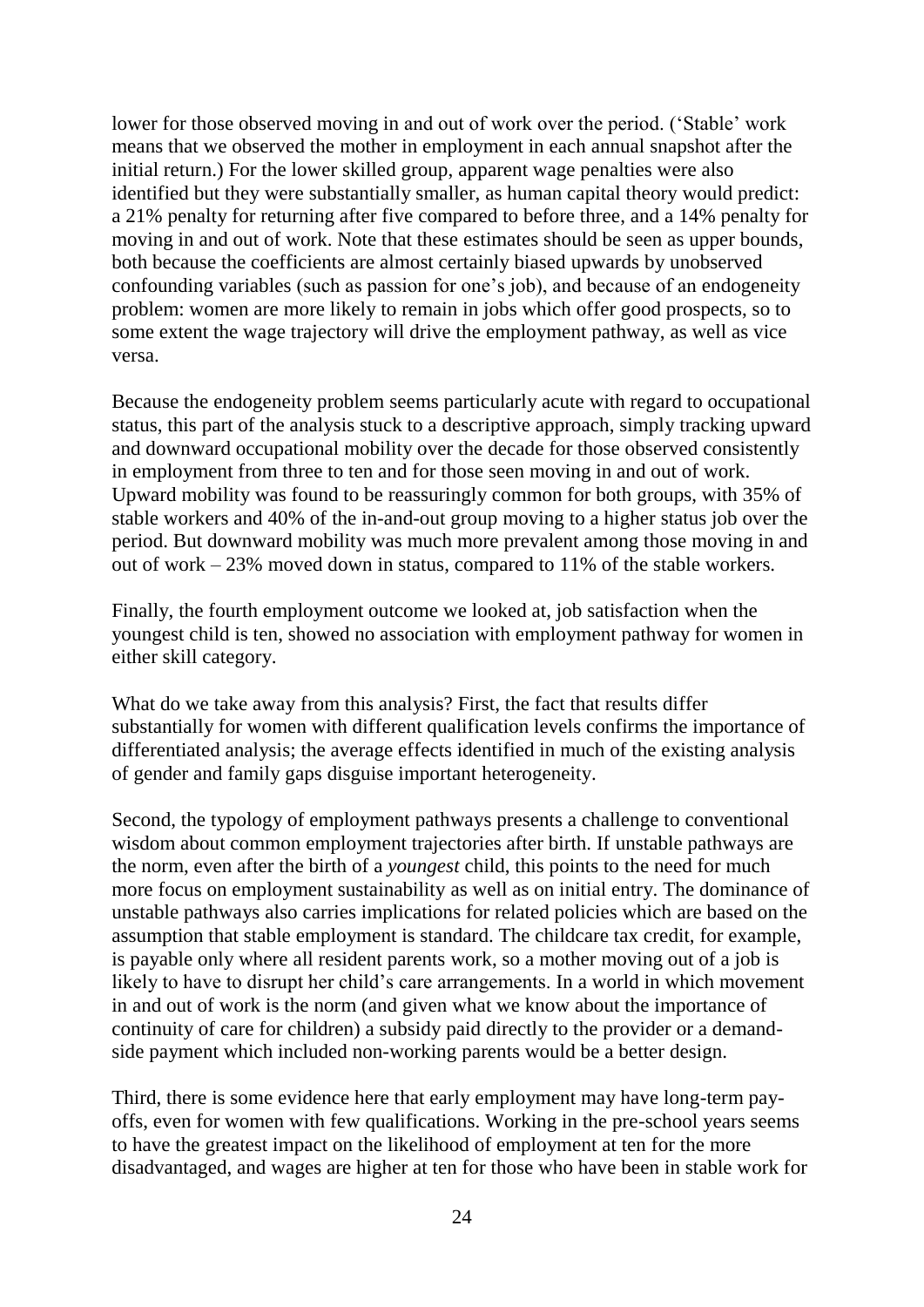longer. In both cases, however, some of the association will reflect unobservable selection effects. The levels of occupational progression, as indicated by NS-SEC status, are encouraging, although greater investigation of the sorts of job transitions that are being made would be interesting. On the other hand, the wage returns are fairly small in size for those with low qualifications, especially given that the estimates must be seen as an upper bound. It would be unlikely that the mothers who did not return to work early could have achieved the results of others with the same observed characteristics who did, had they only done so.

Of course there are many other reasons to encourage maternal employment besides potential medium- and long-term employment outcomes: immediate income gains, possible benefits of formal childcare, the provision of a working role-model for children, and some evidence that employment may reduce maternal depression, especially for lone parents who prefer to work (see discussion in Millar (2008)). If there are in addition any medium-term employment and wage gains they may perhaps be seen as a bonus. However, given the explicit policy focus on work as a route to better outcomes the relatively small size of the gains (alongside the instability of mothers' employment) may also be seen as disappointing. The results appear to underline the need for social policies which foster sustainability and progression in employment in addition to those which facilitate the initial move into a job.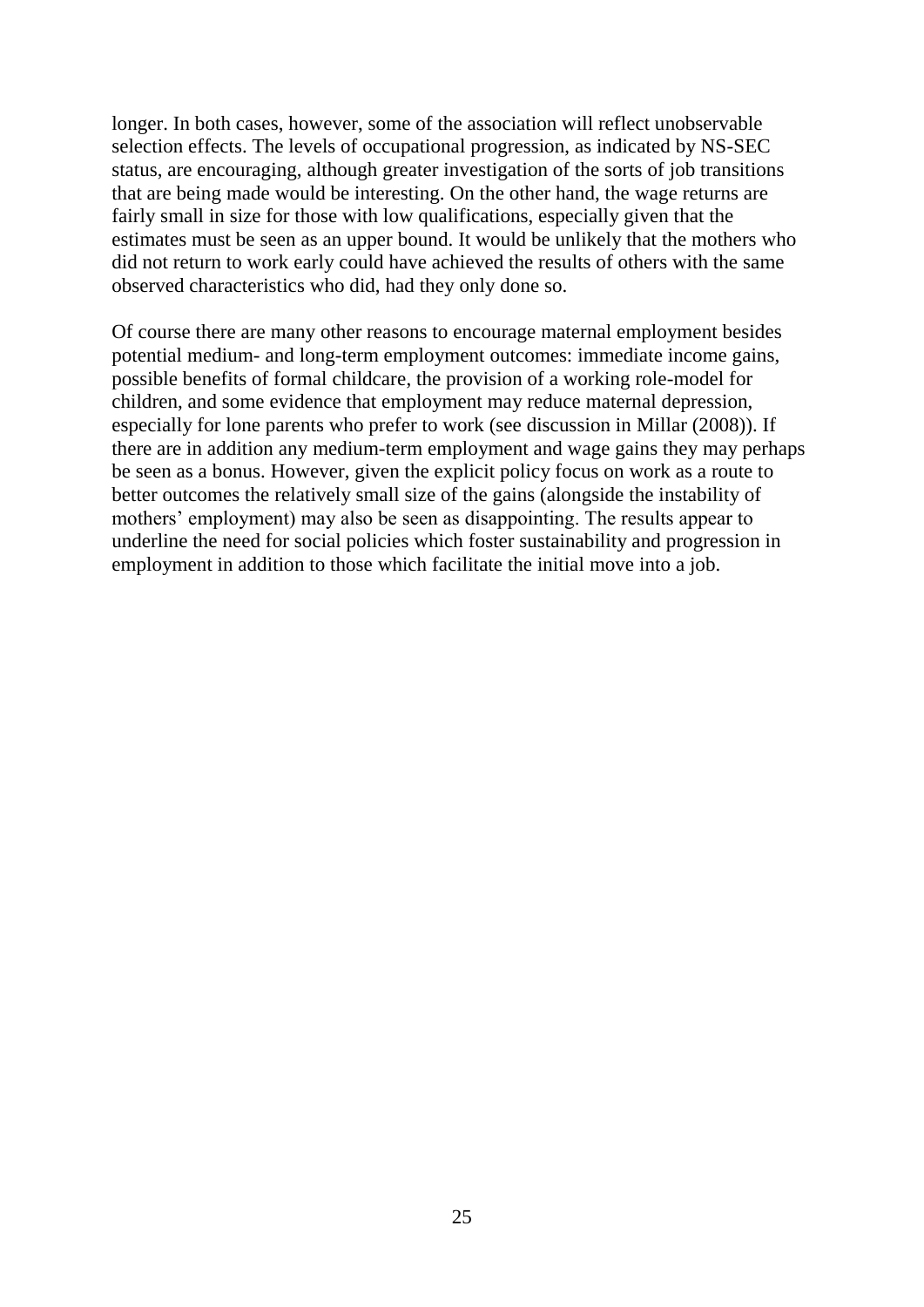#### **References**

- Amuedo-Dorantes, C. and J. Kimmel (2005) "The Motherhood Wage Gap for Women in the United States: The Importance of College and Fertility Delay." *Review of Economics of the Household* 3: 17-48.
- Anderson, D. J., M. Binder and K. Krause (2003) "The Motherhood Wage Penalty Revisited: Experience, Heterogeneity, Work Effort and Work-Schedule Flexibility." *Industrial and Labor Relations Review* 56(2): 273-294.
- Bastagli, F. and K. Stewart (2011, forthcoming) "A route out of poverty? Mothers' employment and wages in the Families and Children Study". London, Centre for Analysis of Social Exclusion, LSE.
- Brooks-Gunn, J., W. Han and J. Waldfogel (2010) "First Year Maternal Employment and Child Development in the First Seven Years." *Monographs of the Society for Research in Child Development* 75.
- Budig, M. and P. England (2001) "The wage penalty for motherhood." *American Sociological Review* 66(2): 204-225.
- Burtless, G. (1995) "Employment Prospects of Welfare Recipients". *The Work Alternative: Welfare Reform and the Realities of the Job Market*. D. S. Nightingale and R. H. Haveman. Washington D.C., Urban Institute Press.
- Card, D. and J. E. DiNardo (2002) "Skill-Biased Technological Change and Rising Wage Inequality: Some Problems and Puzzles." *Journal of Labor Economic*s 20(4): 733-83.
- Card, D. E., Michalopoulos and P. K. Robins (1999) "Measuring Wage Growth Among Former Welfare Recipients". Working Paper Series. Berkeley, CA, University of California.
- Connolly, H. and P. Gottschalk (2006) "Differences in Wage Growth by Education Level: Do Less Educated Workers Gain Less from Work Experience". Boston, Mass, Boston College Economics Department.
- Connolly, H., P. Gottschalk and K. Newman (2003) "Wage Trajectories of Workers in Poor Households: The National Experience". Paper presented by Peter Gottschalk at the CASE Social Exclusion seminar, London School of Economics, May 2004.
- Datta Gupta, N. and N. Smith (2002) "Children and Career Interruptions: The Family Gap in Denmark." *Economica* 69(November): 609-629.
- Dustmann, C. and C. Meghir (2005) "Wages, Experience and Seniority." *Review of Economic Studies* 72(1): 77-108.
- Ellwood, D., E. Ty Wilde and L. Batchelder (2009) "The Mommy Track Divides: The Impact of Childbearing on Wages of Women of Differing Skill Levels". New York, Russell Sage Foundation.
- Evans, M., S. Harkness and R. Arigoni Ortiz (2004) *Lone Parents Cycling Between Benefits and Work*. London, Department for Work and Pensions.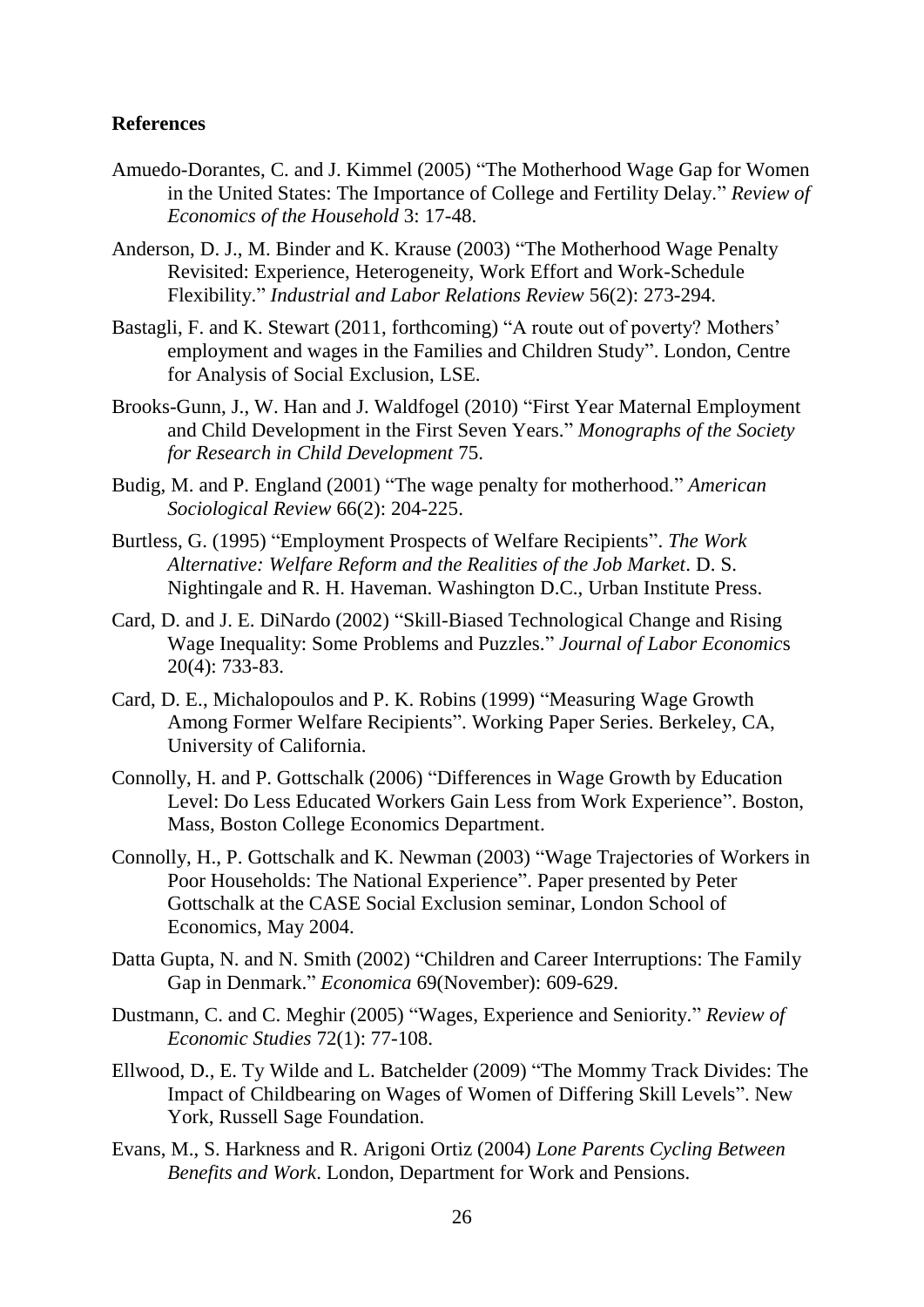- Gladden, T. and C. Taber (2000) "Wage Progression Among Less Skilled Workers". *Finding Jobs: Work and Welfare Reform,* D. E. Card and R. M. Blank. New York, Russell Sage Foundation: 160-192.
- Gregg, P., H. S and S. S (2009) "Welfare Reform and Lone Parents in the UK." *Economic Journal* 119(535): F38-F65.
- Gregg, P., E. Washbrook, C. Propper and S. Burgess (2005) "The effects of a mother"s return to work decision on child development in the UK." *Economic Journal* 115(48-80).
- Hansen, K. and D. Hawkes (2009) "Early Childcare and Child Development." *Journal of Social Policy* 38(2): 211-239.
- Harkness, S. (2006) "Lone parents cycling in and out of benefits". *Staying On, Stepping Up:How Can Employment Retention and Advancement Policies Be Made to Work for Lone Parents?* K. Bell. London, One Parent Families.
- Harkness, S. and J. Waldfogel (2003) "The family gap in pay: Evidence from seven industrialized countries." *Research in Labor Economics* 22: 369-413.
- Heckman, J. J., L. Lochner and C. Taber (1998) "Explaining Rising Wage Inequality: Explorations with a Dynamic General Equilibrium Model of Labor Earnings with Heterogeneous Agents." *Review of Economic Dynamics* 1(1): 1-58.
- HM Treasury (1999) *Tackling Poverty and Extending Opportunity*. London, HM Treasury.
- Jacobsen, J. and L. Levin (1995) "The Effects of Intermittent Labor Force Attachment on Women"s Earnings." *Monthly Labor Review* 118(September): 14-19.
- Joshi, H., P. Paci and J. Waldfogel (1998) "The wages of motherhood: better or worse?" *Cambridge Journal of Economics* 23(5): 543-64.
- Lemieux, T. (2003) "The "Mincer Equation" Thirty Years After: Schooling, Experience and Earnings". *Jacob Mincer: A Pioneer of Modern Labor Economics*. S. Grossbard. New York, Springer.
- McKnight, A. (2000) *Trends in Earnings Inequality and Earnings Mobility 1977- 1997*. Warwick, Institute for Employment Research.
- Millar, J. (2008) "Work is good for you: lone mothers, children, work and wellbeing". *Third Annual KELA lecture,* The Social Insurance Institution, Helsinki.
- Murphy, K. M. and F. Welch (1992) "The Structure of Wages." *The Quarterly Journal of Economics* 107(1): 285-326.
- Sigle-Rushton, W. and J. Waldfogel (2007) "Motherhood and women"s earnings in Anglo-American, Continental European and Nordic countries." *Feminist Economics* 13(2): 55-91.
- Stewart, K. (2009) "Employment and Wage Trajectories for Mothers Entering Low-Skilled Work: Evidence from the British Lone Parent Cohort." *Social Policy and Administration* 43(5): 483-507.